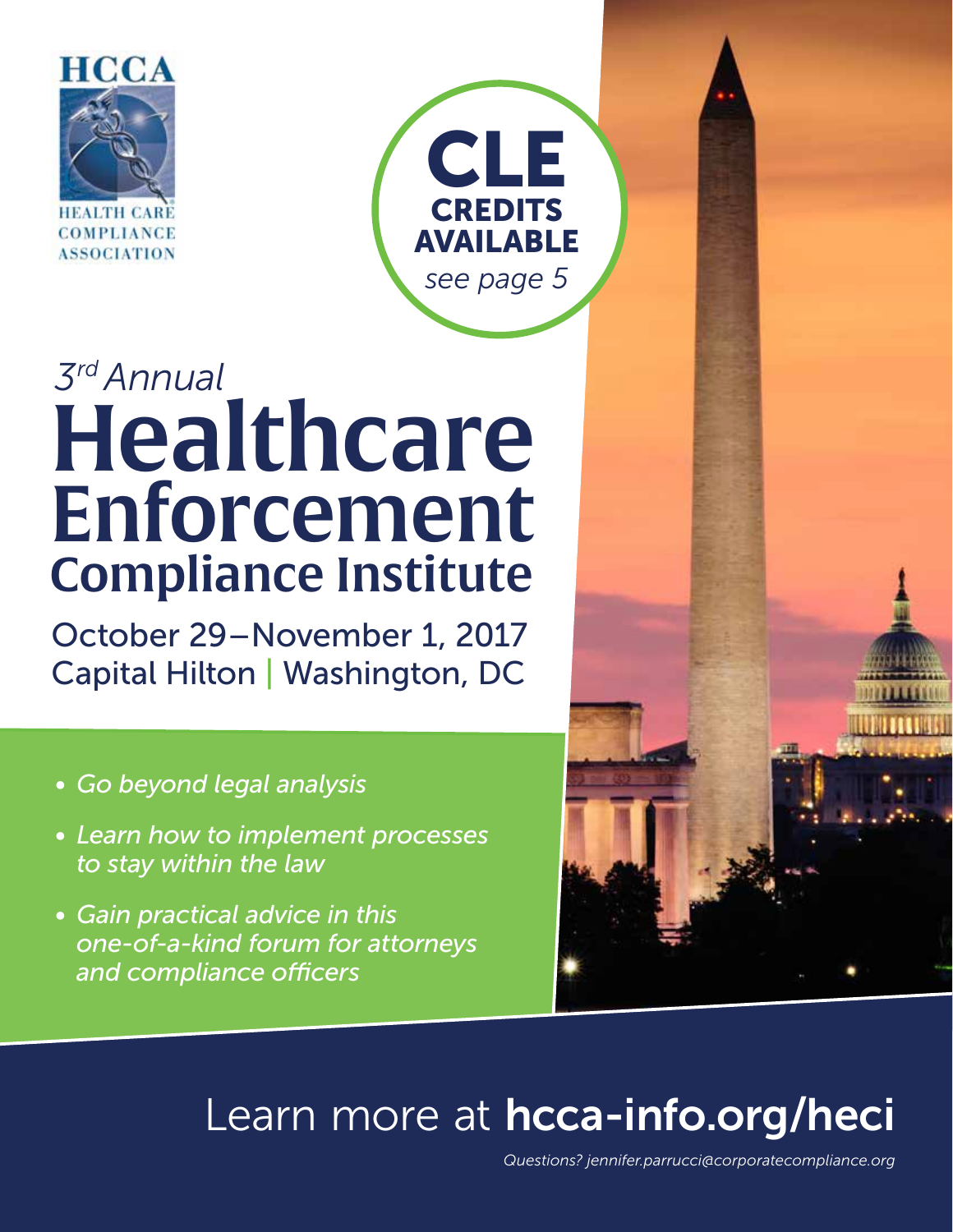## *About the Healthcare Enforcement Compliance Institute*

HCCA's Healthcare Enforcement Compliance Institute covers the most current topics in healthcare fraud enforcement.

The Institute is designed to bring together enforcement representatives, relators and defense counsel, compliance professionals, consultants, and other healthcare industry professionals in a setting encouraging education and candid discussion of the most current enforcement topics.

The topics and speakers are selected to ensure expert substantive discussion and important educational opportunities for attendees.



#### *HERE'S WHAT PAST ATTENDEES SAID:*

"This was one of the best conferences I have attended. It was great to hear directly from so many government speakers and experts in the field."

"I really appreciated the expertise and insight from the enforcement officials."

"Excellent updates on several timely topics with a good balance of experts."

#### *Who attends the Healthcare Enforcement Compliance Institute?*

- Healthcare compliance professionals
- Relators counsel, defense attorneys and consultants
- Healthcare regulators
- Government enforcement personnel
- Risk managers
- Privacy officers
- Coding and billing specialists
- Nurse managers and executives
- Staff educators and trainers
- Health information management specialists
- Institutional chief information officers
- Healthcare senior executives and leaders
- Members of the board and management of healthcare organizations
- Healthcare professionals
- Media representatives
- Researchers and policy makers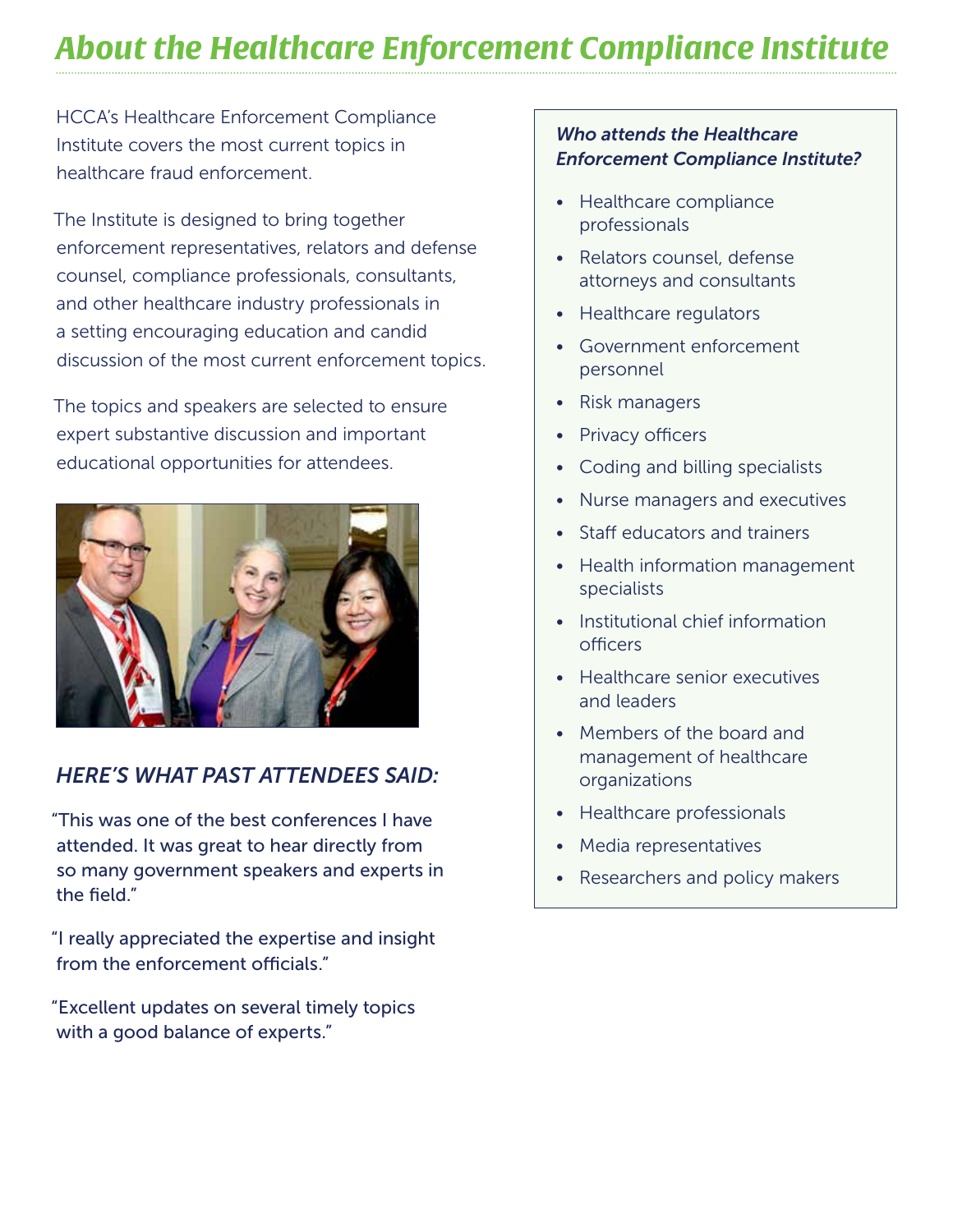| $9:00 - 10:30$ AM<br>Pre-Conference<br><b>Breakout Sessions</b>  | P1 Anatomy of False Claims Act Case -<br>Craig Holden, Shareholder, Baker Donelson<br>(Moderator); Amy Easton, Phillips and<br>Cohen LLP; Tamara Forys, Senior Counsel,<br>OIG-U.S. Department of HHS; Natalie Waites<br>Priddy, Civil Fraud Branch, U.S. Department of<br>Justice                  | P2 Health Information Privacy &<br>Security: Recent Developments &<br>Enforcement Actions - Joan Podleski,<br>Chief Privacy Officer, Children's Health<br>Dallas; R. Brett Short, Chief Compliance<br>Officer, UK Healthcare, University of<br>Kentucky                                                                                                                                                                                                                                                                             | P3 Are We Ineffective at Assessing<br><b>Compliance Program Effectiveness or</b><br>Are Industry and Government Using<br>Different Standards? - Thomas Beimers,<br>Partner, Hogan Lovells; Judy A. Ringholz,<br>VP of Compliance & Ethics and Chief<br>Compliance Officer, Jackson Health System;<br>Sara Kay Wheeler, Partner, King & Spalding;<br>Laura Ellis, Senior Counsel, HHS Office of<br><b>Inspector General</b> |  |  |
|------------------------------------------------------------------|-----------------------------------------------------------------------------------------------------------------------------------------------------------------------------------------------------------------------------------------------------------------------------------------------------|-------------------------------------------------------------------------------------------------------------------------------------------------------------------------------------------------------------------------------------------------------------------------------------------------------------------------------------------------------------------------------------------------------------------------------------------------------------------------------------------------------------------------------------|----------------------------------------------------------------------------------------------------------------------------------------------------------------------------------------------------------------------------------------------------------------------------------------------------------------------------------------------------------------------------------------------------------------------------|--|--|
| $10:30 - 10:45$ PM                                               | <b>Networking Break</b>                                                                                                                                                                                                                                                                             |                                                                                                                                                                                                                                                                                                                                                                                                                                                                                                                                     |                                                                                                                                                                                                                                                                                                                                                                                                                            |  |  |
| $10:45 - 12:15$ PM<br>Pre-Conference<br><b>Breakout Sessions</b> | P4 Litigating a False Claims Act Case -<br>John T. Boese, Of Counsel, Fried, Frank, Harris,<br>Shriver & Jacobson LLP; Robert Vogel, Partner,<br>Vogel, Slade & Goldstein, LLP; Latour Lafferty,<br>Partner, Holland & Knight LLP; David Wiseman,<br>Civil Fraud Branch, U.S. Department of Justice | <b>P5 Kickback and Stark Law</b><br>P6 Enforcement, Compliance and<br>Long Term Care: Home Health,<br><b>Developments - Daniel Melvin, Partner,</b><br>McDermott Will & Emery, LLP; Charles<br>Hospice and Nursing Homes -<br>Nicole Martin, Director of Quality &<br>Oppenheim, Partner, Hooper Lundy<br>Bookman, PC; Kevin McAnaney, Law Office<br>Compliance; Samaritan Healthcare &<br>Hospice; Adam Schwartz, Shareholder,<br>of Kevin G. McAnaney<br>Carlton Fields; Eva Gunasekera, Of Counsel,<br><b>Finch McCranie LLP</b> |                                                                                                                                                                                                                                                                                                                                                                                                                            |  |  |
| 12:15-1:30 PM                                                    | Lunch (on your own)                                                                                                                                                                                                                                                                                 |                                                                                                                                                                                                                                                                                                                                                                                                                                                                                                                                     |                                                                                                                                                                                                                                                                                                                                                                                                                            |  |  |
| $12:30 - 1:15$ PM                                                | <b>SpeedNetworking -</b> Pre-registration is required. Space is limited. A boxed lunch will be provided to session participants.                                                                                                                                                                    |                                                                                                                                                                                                                                                                                                                                                                                                                                                                                                                                     |                                                                                                                                                                                                                                                                                                                                                                                                                            |  |  |
| $1:30-3:00$ PM<br>Pre-Conference<br><b>Breakout Sessions</b>     | <b>P7 Negotiating False Claims Act</b><br>Settlements - Charles Graybow, Assistant US<br>Attorney, US Attorney's Office-District of NJ;<br>Jack Wenik, Partner, Epstein Becker & Green<br>PC; Andrea Treese Berlin, Senior Counsel, OIG-<br>U.S. Department of HHS                                  | P8 Handling a Criminal Healthcare<br>Fraud Case - Michael E. Clark, Special<br>Counsel, Duane Morris LLP; Ralph Caccia,<br>Partner, Wiley Rein LLP; Sally B. Molloy, Trial<br>Attorney, Fraud Section, U.S. Department of<br>Justice, Criminal Division                                                                                                                                                                                                                                                                             | P9 Options and Strategies for<br>Self-Disclosure: Why, When, Where<br>and How? - Gabriel Imperato, Managing<br>Partner, Broad and Cassel; Tony Maida,<br>Partner, McDermott Will & Emery;<br>Tamar Terzian, Senior Counsel, Administrative<br>and Civil Remedies Branch, Office of Counsel<br>to the Inspector General, U.S. Department of<br><b>Health and Human Services</b>                                             |  |  |
| $3:00 - 3:15$ PM                                                 | <b>Networking Break</b>                                                                                                                                                                                                                                                                             |                                                                                                                                                                                                                                                                                                                                                                                                                                                                                                                                     |                                                                                                                                                                                                                                                                                                                                                                                                                            |  |  |
| $3:15 - 4:45$ PM                                                 | <b>P10 Avoiding Criminal and Civil</b><br>Liabilities for Overpayments - David<br>Glaser, Shareholder, Fredrikson & Byron PA;<br>Sanford Teplitzky, Shareholder, Baker Donelson                                                                                                                     | <b>P11 Federal Administrative Sanctions:</b><br>Exclusion & Civil Money Penalities -<br>Edgar Bueno, Partner, Morris, Manning &<br>Martin LLP; David Blank, Senior Counsel,<br>OIG-U.S. Department of HHS                                                                                                                                                                                                                                                                                                                           | P12 Damages & Liability to Federal<br>Health Programs - Tim Renjilian, FTI<br>Consulting; R. Joseph Burby IV, Partner,<br><b>Bryan Cave</b>                                                                                                                                                                                                                                                                                |  |  |
| $4:45 - 5:45$ PM                                                 | <b>Welcome Reception</b>                                                                                                                                                                                                                                                                            |                                                                                                                                                                                                                                                                                                                                                                                                                                                                                                                                     |                                                                                                                                                                                                                                                                                                                                                                                                                            |  |  |

#### Sunday, October 29: Pre-Conference

#### Monday, October 30: Conference

| $7:15$ AM-8:15 AM                             | Continental Breakfast (provided)                                                                                                                                                                                                                                                                                                 |                                                                                                                                                                                                                                                                                          |                                                                                                                                                                                                                                           |  |  |
|-----------------------------------------------|----------------------------------------------------------------------------------------------------------------------------------------------------------------------------------------------------------------------------------------------------------------------------------------------------------------------------------|------------------------------------------------------------------------------------------------------------------------------------------------------------------------------------------------------------------------------------------------------------------------------------------|-------------------------------------------------------------------------------------------------------------------------------------------------------------------------------------------------------------------------------------------|--|--|
| $8:15 - 8:30$ AM                              | <b>Opening Remarks</b>                                                                                                                                                                                                                                                                                                           |                                                                                                                                                                                                                                                                                          |                                                                                                                                                                                                                                           |  |  |
| $8:30 - 9:00$ AM                              | Department of Justice Update on Criminal Health Care Fraud Enforcement - Joseph Beemsterboer, Chief, Healthcare Fraud Unit,<br>Fraud Section, Criminal Division, US Department of Justice                                                                                                                                        |                                                                                                                                                                                                                                                                                          |                                                                                                                                                                                                                                           |  |  |
| $9:00 - 9:30$ AM                              | Department of Justice Update on Civil False Claims Act Enforcement - Michael Granston, Director, Commercial Litigation Branch,<br>Fraud Section, Civil Division, U.S. Department of Justice                                                                                                                                      |                                                                                                                                                                                                                                                                                          |                                                                                                                                                                                                                                           |  |  |
| $9:30 - 10:30$ AM                             | The Future of Enforcement: Ten Issues to Bring Home for Your 2018 Compliance Program - James G. Sheehan, Chief, Charities<br>Bureau, NY Attorney General                                                                                                                                                                         |                                                                                                                                                                                                                                                                                          |                                                                                                                                                                                                                                           |  |  |
| 10:30-11:00 AM                                | <b>Networking Break</b>                                                                                                                                                                                                                                                                                                          |                                                                                                                                                                                                                                                                                          |                                                                                                                                                                                                                                           |  |  |
| 11:00 AM-12:00 PM<br><b>Breakout Sessions</b> | <b>101 Best Practices for Life Sciences</b><br><b>Companies Repeatedly Targeted in</b><br>Whistleblower Lawsuits - Gejaa Gobena,<br>Partner, Hogan Lovells LLP; David Schumacher,<br>Partner, Hooper Lundy & Bookman, PC;<br>Matthew L. Stennes, Senior Legal Director of<br>Healthcare Law & Investigations, Medtronic,<br>Inc. | 102 Tips and Tools for Mitigating CMS<br><b>Enforcement Actions - Sean McKenna.</b><br>Shareholder, Greenberg Traurig, LLP; David<br>Wright, Director, Survey and Certification<br>Group, CMS                                                                                            | 103 Managing the Consultant<br><b>Relationship in the Landscape</b><br>of Self-Disclosure and FCA<br><b>Investigations - Lester J. Perling, Partner,</b><br>Broad and Cassel; Jean Acevedo, Senior<br>Consultant, Acevedo Consulting Inc. |  |  |
| $12:00 - 1:00$ PM                             | Networking Lunch (provided)                                                                                                                                                                                                                                                                                                      |                                                                                                                                                                                                                                                                                          |                                                                                                                                                                                                                                           |  |  |
| $1:00 - 2:00$ PM<br><b>Breakout Sessions</b>  | 201 Using Data and Statistics to Defend<br><b>Against Health Care Enforcement</b><br>- Christopher Haney, Managing Director,<br>Forensus Group, LLC; Daniel M. Tardiff,<br>Chief Legal Counsel & Corporate Secretary,<br>AllianceRx Walgreens Prime                                                                              | 202 Conducting Internal AKS and<br><b>Stark Investigations and Managing</b><br><b>Resolution Risks - Joseph Hudzik,</b><br>Counsel, Latham & Watkins, LLP; Alex<br>Krouse, Attorney, Parkview Health; Steven<br>W. Ortguist, Managing Director, Aegis<br>Compliance & Ethics Center, LLP | <b>203 Best Practices for Internal</b><br><b>Investigations - Hannah Levinson,</b><br>Associate, Nelson Mullins Riley &<br>Scarborough; Shachi Mankodi, Assistant<br>General Counsel (Regulatory), Davita<br><b>Medical Group</b>         |  |  |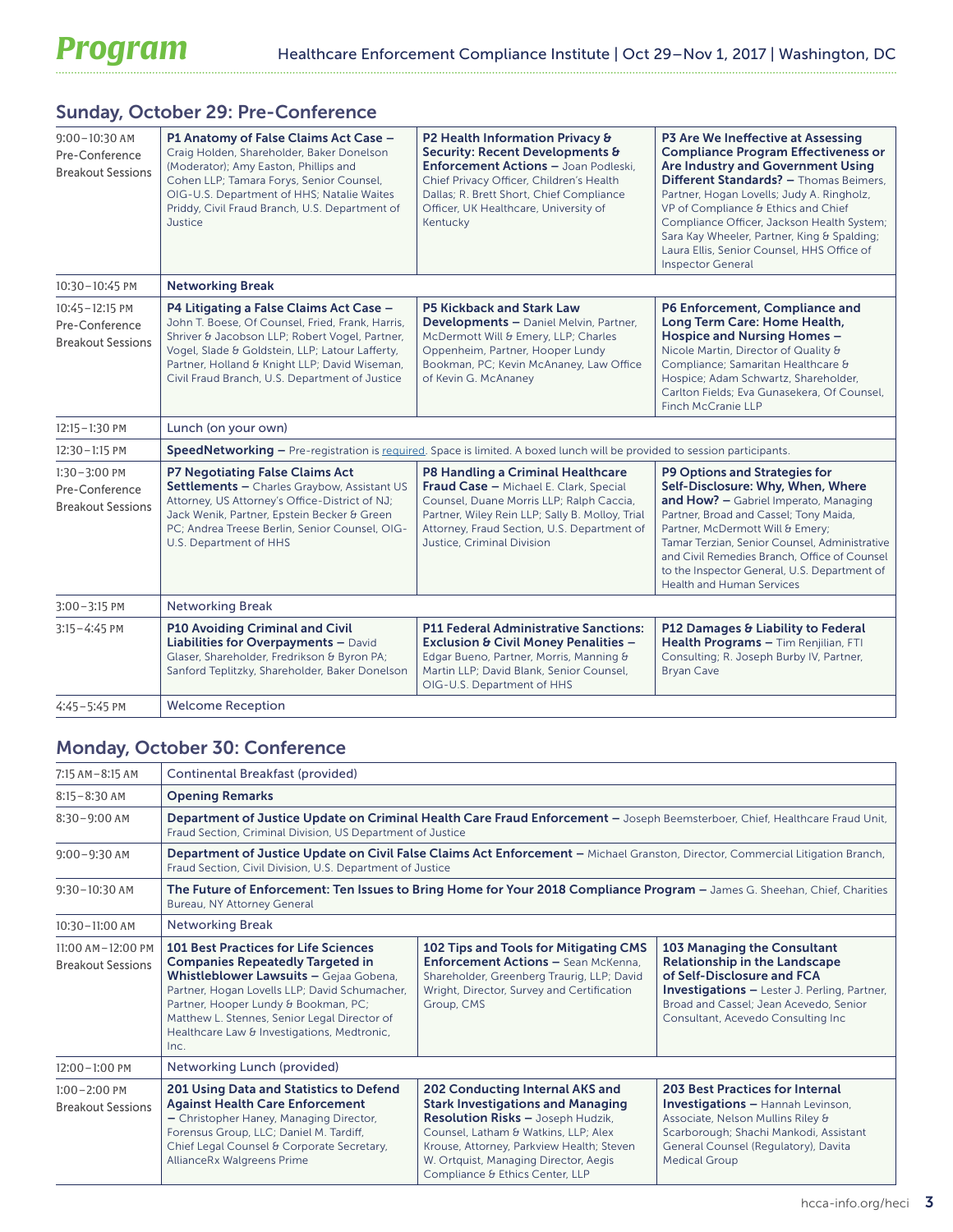#### Monday, October 30: Conference

| $2:00 - 2:30$ PM                             | <b>Networking Break</b>                                                                                                                                                                                                                                                                                                                                                                                                                                                                                                                                                                                                                                                                                                                                                                                                                                                                                    |                                                                                                                                                                                                                                                                                                                                                                                                      |                                                                                                                                                                                                                                                |  |
|----------------------------------------------|------------------------------------------------------------------------------------------------------------------------------------------------------------------------------------------------------------------------------------------------------------------------------------------------------------------------------------------------------------------------------------------------------------------------------------------------------------------------------------------------------------------------------------------------------------------------------------------------------------------------------------------------------------------------------------------------------------------------------------------------------------------------------------------------------------------------------------------------------------------------------------------------------------|------------------------------------------------------------------------------------------------------------------------------------------------------------------------------------------------------------------------------------------------------------------------------------------------------------------------------------------------------------------------------------------------------|------------------------------------------------------------------------------------------------------------------------------------------------------------------------------------------------------------------------------------------------|--|
| $2:30 - 3:30$ PM<br><b>Breakout Sessions</b> | <b>301 An Ounce of Prevention: The Role</b><br>302 Program Integrity in the State<br><b>Medicaid Program: Best Practices</b><br>of Compliance Programs in False Claims<br>Act Investigations and Litigation -<br>for Coordination between the<br><b>Compliance Officer and the State</b><br>Scott Grubman, Partner, Chilivis, Cochran,<br><b>Medicaid Inspector General -</b><br>Larkins & Bever; Lena Amanti, Assistant United<br>Ryan T. Lipinski, CountyCare Compliance<br>States Attorney, U.S. Attorney's Office, Northern<br>Officer, Cook County Health; Bradley<br>District of Georgia; Renee Brooker, Of Counsel,<br>Finch McCranie LLP; Lauren Marziani, Senior<br>Hart, Inspector General, State of Illinois<br>Counsel, OIG-U.S. Department of HHS<br>Department of Healthcare and Family<br>Services; Cathy Bodnar, Chief Compliance<br>and Privacy Officer, Cook Cty Hlth and Hosp<br>System |                                                                                                                                                                                                                                                                                                                                                                                                      | 303 Corporate Integrity Agreements:<br>Living Under a CIA or using CIAs to<br><b>Shape Legal/Compliance Programs</b><br>- Robert A. Wade, Partner, Barnes &<br>Thornburg, LLP; Laura Ellis, Senior Counsel,<br>OIG-U.S. Department of HHS      |  |
| $3:30 - 4:00$ PM                             | <b>Networking Break</b>                                                                                                                                                                                                                                                                                                                                                                                                                                                                                                                                                                                                                                                                                                                                                                                                                                                                                    |                                                                                                                                                                                                                                                                                                                                                                                                      |                                                                                                                                                                                                                                                |  |
| $4:00 - 5:00$ PM<br><b>Breakout Sessions</b> | 401 Responding to Government<br><b>Investigations and Enforcement:</b><br><b>Managing the Crisis and Communicating</b><br>with Key Constituencies -<br>Richard Westling, Epstein Becker & Green, P.C.;<br>Molly Cate Jarrard, Phillips, Cate & Hancock                                                                                                                                                                                                                                                                                                                                                                                                                                                                                                                                                                                                                                                     | <b>402 Three Competing Perspectives</b><br>on Federal Health Care Enforcement<br><b>Trends: Federal Prosecutor, In-House</b><br><b>Counsel, Outside Counsel - Scott</b><br>McBride, Partner, Lowenstein Sandler, LLP;<br>Joseph Mack, Senior Compliance Counsel,<br>Bayer U.S.; Bernard Cooney, Assistant<br>United States Attorney, Office of the United<br>States Attorney, District of New Jersey | 403 "Just Say No!" Avoiding Addiction<br><b>Treatment Fraud and Abuse: What</b><br>You Need to Know to Get and Stay<br>in Compliance - Benton Curtis, Senior<br>Counsel, Broad and Cassel; Zachary<br>Rothenberg, Partner, Nelson Hardiman LLP |  |
| $5:00 - 6:00$ PM                             | <b>Networking Reception</b>                                                                                                                                                                                                                                                                                                                                                                                                                                                                                                                                                                                                                                                                                                                                                                                                                                                                                |                                                                                                                                                                                                                                                                                                                                                                                                      |                                                                                                                                                                                                                                                |  |

#### Tuesday, October 31: Conference

| $7:15 - 8:15$ AM                              | Continental Breakfast (provided)                                                                                                                                                                                                                                                                                                                                                                                                                                                                                                                                                                                                                                                                                                              |                                                                                                                                                                                                                                                     |                                                                                                                                                                                                           |  |  |  |
|-----------------------------------------------|-----------------------------------------------------------------------------------------------------------------------------------------------------------------------------------------------------------------------------------------------------------------------------------------------------------------------------------------------------------------------------------------------------------------------------------------------------------------------------------------------------------------------------------------------------------------------------------------------------------------------------------------------------------------------------------------------------------------------------------------------|-----------------------------------------------------------------------------------------------------------------------------------------------------------------------------------------------------------------------------------------------------|-----------------------------------------------------------------------------------------------------------------------------------------------------------------------------------------------------------|--|--|--|
| $8:15 - 8:30$ AM                              | <b>Opening Remarks</b>                                                                                                                                                                                                                                                                                                                                                                                                                                                                                                                                                                                                                                                                                                                        |                                                                                                                                                                                                                                                     |                                                                                                                                                                                                           |  |  |  |
| $8:30 - 9:30$ AM                              | Handling an Investigation in the Spotlight - Michael Horowitz, Inspector General, U.S. Department of Justice                                                                                                                                                                                                                                                                                                                                                                                                                                                                                                                                                                                                                                  |                                                                                                                                                                                                                                                     |                                                                                                                                                                                                           |  |  |  |
| $9:30 - 10:30$ AM                             | <b>CMS Update</b> - Kimberly Brandt, Principal Deputy Administrator for Operations, CMS                                                                                                                                                                                                                                                                                                                                                                                                                                                                                                                                                                                                                                                       |                                                                                                                                                                                                                                                     |                                                                                                                                                                                                           |  |  |  |
| $10:30 - 11:00$ AM                            | <b>Networking Break</b>                                                                                                                                                                                                                                                                                                                                                                                                                                                                                                                                                                                                                                                                                                                       |                                                                                                                                                                                                                                                     |                                                                                                                                                                                                           |  |  |  |
| 11:00 AM-12:00 PM<br><b>Breakout Sessions</b> | <b>502 Complex Health Care</b><br>501 Medicare Enrollment: Appeals,<br>503 Effective Compliance with<br><b>Compliance, and Collateral</b><br><b>Organization Relationships and the</b><br>I.M.P.A.C.T.™ – Gurujodha Khalsa, Chief<br><b>Consequences Under CMS's Expanded</b><br><b>Impact of OCR HIPAA Enforcement</b><br>Deputy County Counsel, Kern County;<br>Revocation Authority - Andrew Wachler,<br><b>Actions - Blaine A. Kerr, Chief Privacy</b><br>Kristen Lilly, Healthcare Consultant, PYA<br>Partner, Wachler & Associates, PC; Richard R.<br>Officer, Jackson Health System;<br>Burris, Shareholder, Polsinelli PC<br>Ryan Meade, Partner, Meade, Roach;<br>Gregory V. Kerr, Director, Aegis Compliance<br>& Ethics Center LLP |                                                                                                                                                                                                                                                     |                                                                                                                                                                                                           |  |  |  |
| 12:00-1:00 PM                                 | Networking Lunch (provided)                                                                                                                                                                                                                                                                                                                                                                                                                                                                                                                                                                                                                                                                                                                   |                                                                                                                                                                                                                                                     |                                                                                                                                                                                                           |  |  |  |
| $1:00 - 2:00$ PM<br><b>Breakout Sessions</b>  | 601 Your Company Has Been Served with<br>a Civil Investigative Demand: Now What?<br>- Candice M. Deisher, Assistant Attorney<br>General, Virginia Attorney General's Office;<br>Marc S. Raspanti, Partner, Pietragallo, Gordon,<br>Alfano, Bosick & Raspanti, LLP                                                                                                                                                                                                                                                                                                                                                                                                                                                                             | 602 Security & Cyber Risk: Breach<br><b>&amp; Compliance - Bob Chaput, CEO,</b><br>Clearwater Compliance; Sheetal Sood,<br>Senior Executive Corporate Compliance<br>Officer, New York City Health + Hospitals                                       | 603 Clinical Trial Fraud & Enforcement<br>- F. Lisa Murtha, Senior Managing Director,<br>Ankura Consulting, Inc.; Kelly M. Willenberg,<br>CEO, Kelly Willenberg & Associates                              |  |  |  |
| $2:00 - 2:15$ PM                              | <b>Networking Break</b>                                                                                                                                                                                                                                                                                                                                                                                                                                                                                                                                                                                                                                                                                                                       |                                                                                                                                                                                                                                                     |                                                                                                                                                                                                           |  |  |  |
| $2:15 - 3:15$ PM<br><b>Breakout Sessions</b>  | 701 The Government Official &<br><b>Chief Compliance Officer: Learned</b><br><b>Experiences on Proactive Inititatives to</b><br>Mitigate and Minimize Risk - Bret S. Bissey,<br>Healthcare Compliance Executive;<br>Alec Alexander, Partner, Breazeale, Sachse &<br>Wilson                                                                                                                                                                                                                                                                                                                                                                                                                                                                    | <b>702 State Civil Enforcement Updates</b><br>- George Codding Sr., Assistant Attorney<br>General, State of Colorado; Kathleen Von<br>Hoene, Bureau Chief, MFCU-Complex Civil<br>Enforcement Bureau, Office of the Attorney<br>General, State of FL | 703 Ask the Stark Law Professionals:<br>Q & A Session - Bob A. Wade, Partner,<br>Barnes & Thornburg LLP; Lester J. Perling,<br>Partner, Broad and Cassel; Kevin McAnaney,<br>Law Office of Kevin McAnaney |  |  |  |

#### Wednesday, November 1: Post-Conference

| 8:30-10:00 AM            | W1 Whistleblower Case Study - Gabriel         | <b>W2 Managed Care Fraud Enforcement</b>       | W3 Opioid Crisis: Drug Diversion &                            |
|--------------------------|-----------------------------------------------|------------------------------------------------|---------------------------------------------------------------|
| Post-Conference          | Imperato, Managing Partner, Broad and         | $\mathbf b$ Compliance – Christopher Horan, VP | <b>Enforcement - Gary Cantrell, Deputy</b>                    |
| <b>Breakout Sessions</b> | Cassel; Lesley Ann Skillen, Attorney, Getnick | Compliance Investigations, Wellcare Health     | Inspector General for Investigations,                         |
|                          | & Getnick LLP                                 | Plan, Inc.; David Leviss, Partner, O'Melveny & | OIG HHS; Michael Cohen, DHSc, JD,                             |
|                          |                                               | Meyers LLP                                     | PA-C, Operations Officer, HHS OIG Office of<br>Investigations |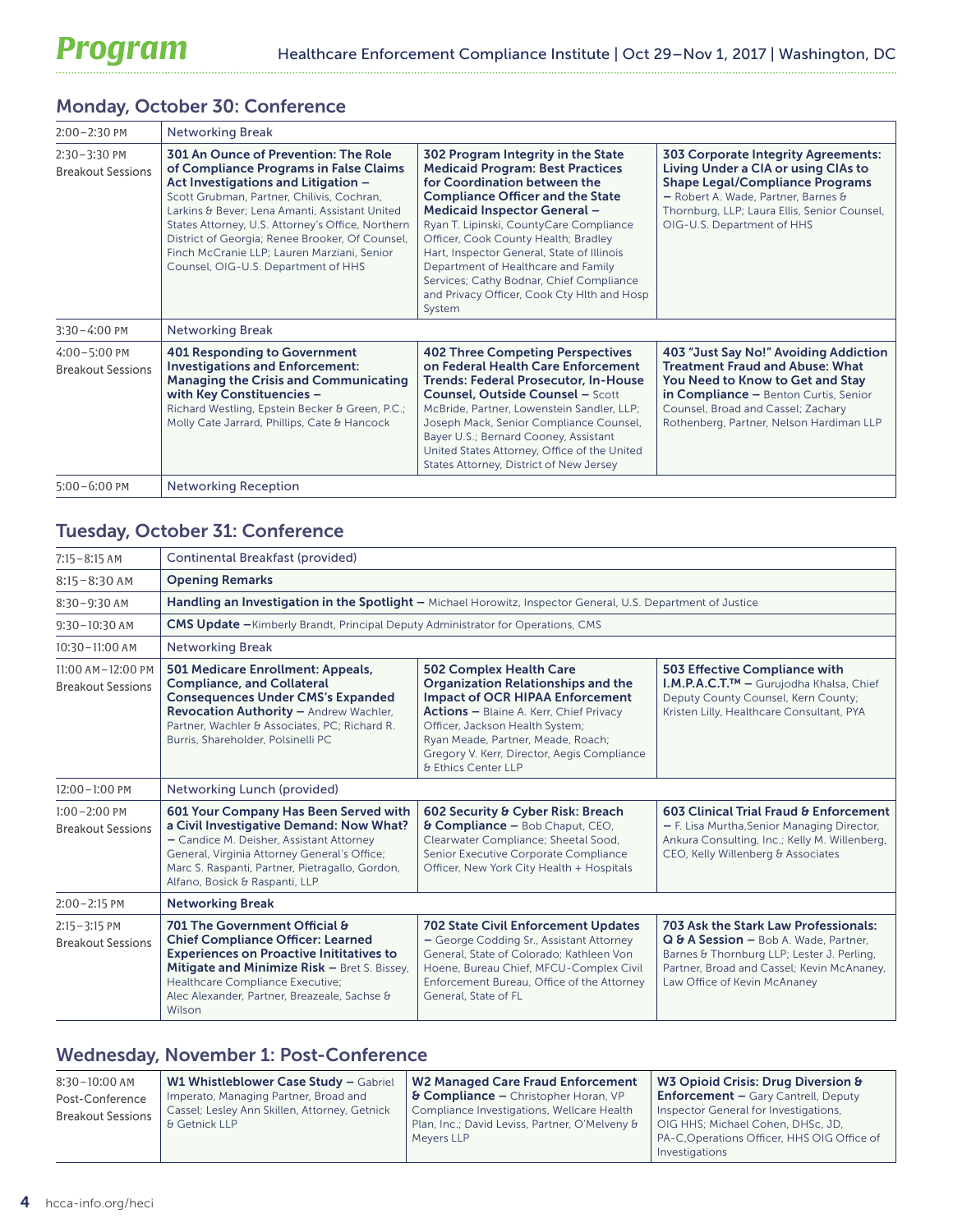#### Wednesday, November 1: Post-Conference

| $10:00 - 10:15$ AM                                                | <b>Networking Break</b>                                                                                                                                                                                       |                                                                                                                                                                                                                                                                                                                                                                    |                                                                                                                                                                                                                                                                                                                                                                                                                                   |  |  |
|-------------------------------------------------------------------|---------------------------------------------------------------------------------------------------------------------------------------------------------------------------------------------------------------|--------------------------------------------------------------------------------------------------------------------------------------------------------------------------------------------------------------------------------------------------------------------------------------------------------------------------------------------------------------------|-----------------------------------------------------------------------------------------------------------------------------------------------------------------------------------------------------------------------------------------------------------------------------------------------------------------------------------------------------------------------------------------------------------------------------------|--|--|
| $10:15 - 11:45$ AM<br>Post-Conference<br><b>Breakout Sessions</b> | <b>W4 Criminal &amp; Civil Enforcement</b><br>& Compound Pharamacies -<br>Daniel Bernstein, AUSA, United States<br>Attorney's Office, Southern District of Florida;<br>Samuel Sheldon, Partner, Quinn Emanuel | W5 Medical Necessity and the False<br>Claims Act: Investigating, Proving, and<br><b>Defending FCA Cases Involving Issues</b><br>of Medical Necessity - JD Thomas,<br>Waller; Jeffrey Dickstein, Partner, Phillips<br>& Cohen LLP; Robert McAuliffe, Assistant<br>Director, U.S. Department of Justice, Civil<br>Division, Commercial Litigation Branch<br>(Frauds) | <b>W6 Private Payer Activities in</b><br><b>Addressing Fraud and Abuse and</b><br><b>Compliance Issues in the Health Care</b><br><b>Industry - Lou Saccoccio, CEO NHCAA</b><br>(Moderator); Rick Munson, Vice President,<br>Investigations, UnitedHealthcare; Nicholas<br>Messuri, VP Fraud Prevention & Recovery,<br>DentaQuest; Thomas J. Daly, Acting Unit<br>Chief, U.S. Dept. of Justice, Federal Bureau of<br>Investigation |  |  |
| 11:45 AM-12:30 PM                                                 | Lunch (on your own)                                                                                                                                                                                           |                                                                                                                                                                                                                                                                                                                                                                    |                                                                                                                                                                                                                                                                                                                                                                                                                                   |  |  |
| $12:30 - 12:45$ PM                                                | <b>CHC Exam Check-in</b>                                                                                                                                                                                      |                                                                                                                                                                                                                                                                                                                                                                    |                                                                                                                                                                                                                                                                                                                                                                                                                                   |  |  |
| $12:45 - 4:00 \text{ PM}$                                         | Certified in Healthcare Compliance (CHC) <sup>®</sup> exam (optional)                                                                                                                                         |                                                                                                                                                                                                                                                                                                                                                                    |                                                                                                                                                                                                                                                                                                                                                                                                                                   |  |  |

# *EARN YOUR CERTIFICATION*

## Certified in Healthcare Compliance (CHC)®

*Learn more about the CHC certification at [compliancecertification.org](http://www.compliancecertification.org)*

Take the CHC Certification Exam on-site after the conference

Wednesday, November 1 | 12:30 PM \$250 HCCA MEMBERS OR \$350 NON-MEMBERS You must be pre-registered to sit for the exam. To apply, download the CHC exam application from [hcca-info.org/heci.](http://www.hcca-info.org/heci) Questions? Email [ccb@compliancecertification.org.](mailto:ccb%40compliancecertification.org?subject=) Twenty CCB CEUS are required to sit for the exam. For Healthcare Enforcement Compliance Conference sessions, one clock hour equals 1.2 CCB/CHC hours. Attending the entire Healthcare Enforcement Compliance Conference provides sufficient CEUs to qualify to sit for the exam.

#### CONTINUING EDUCATION UNITS

HCCA is in the process of applying for additional external continuing education units (CEUs). Should overall number of education hours decrease or increase, the maximum number of CEUs available will be changed accordingly. Credits are assessed based on actual attendance and credit type requested.

Approval quantities and types vary by state or certifying body. For entities that have granted prior approval for this event, credits will be awarded in accordance with their requirements. CEU totals are subject to change.

Upon request, HCCA may submit this course to additional states or entities for consideration. If you would like to make a request, please contact us at 952-988-0141 or 888-580-8373 or email ccb@compliancecertification.org. Visit HCCA's website, www.hcca-info.org, for up-to-date information.

AAPC: This program has the prior approval of the AAPC for 20.0 continuing education hours. Granting of prior approval in no way constitutes endorsement by AAPC of the program content or the program sponsor.

ACHE: The Health Care Compliance Association is authorized to award 24.0 clock hours of pre-approved ACHE Qualified Education credit for this program toward advancement, or recertification, in the American College of Healthcare Executives. Participants in this program who wish to have the continuing education hours applied toward ACHE Qualified Education credit must self-report their participation. To self-report, participants must log into their MyACHE account and select ACHE Qualified Education Credit.

AHIMA: This program has been approved for 20.0 continuing education unit(s) for use in fulfilling the continuing education requirements of the American Health Information Management Association (AHIMA). Granting prior approval from AHIMA does not constitute endorsement of the program content or its program sponsor.

Compliance Certification Board (CCB)®: CCB has awarded a maximum of 24.0 CEUs for these certifications: Certified in Healthcare Compliance (CHC)®, Certified in Healthcare Compliance– Fellow (CHC-F)®, Certified in Healthcare Privacy Compliance (CHPC®), Certified in Healthcare Research Compliance (CHRC)®, Certified Compliance & Ethics Professional (CCEP)®, Certified Compliance & Ethics Professional– Fellow (CCEP-F)®, Certified Compliance & Ethics Professional–International (CCEP-I)®.

CLE: The Health Care Compliance Association is a State Bar of California approved MCLE provider, a Pennsylvania accredited provider, and is an accredited sponsor, approved by the Alabama State Bar, the Florida Bar, the Rhode Island Supreme Court, and the State Bar of Texas, Committee on MCLE. An approximate maximum of 20.0 clock hours of CLE credit will be available to attendees of this conference for these states, along with Minnesota, North Carolina, and Ohio. Upon request, HCCA may submit this course to additional states for consideration. All CLE credits will be assessed based on actual attendance and in accordance with each state's requirements.

NASBA/CPE: The Health Care Compliance Association is registered with the National Association of State Boards of Accountancy (NASBA) as a sponsor of continuing professional education on the National Registry of CPE sponsors, Sponsor Identification No: 105638. State boards of accountancy have final authority on the acceptance of individual courses for CPE credit. Complaints regarding registered sponsors may be submitted to the National Registry of CPE Sponsors through its website: www.learningmarket. org. A recommended maximum of 24.0 credits based on a 50-minute hour will be granted for this activity. This program addresses topics that are of a current concern in the compliance environment and is a group-live activity in the recommended field of study of Specialized Knowledge and Application. For more information regarding administrative policies such as complaints or refunds, call (888) 580-8373 or (952) 988-0141.

Nursing Credit: The Health Care Compliance Association is preapproved by the California Board of Registered Nursing, Provider Number CEP 14593, for a maximum of 24.0 contact hour(s). The following states will not accept CA Board of Nursing contact hours: Delaware, Florida, New Jersey and Utah. Massachusetts and Mississippi nurses may submit CA Board of Nursing contact hours to their state board, but approval will depend on review by the board. Please contact the Accreditation Department at ccb@compliancecertification.org with any questions you may have. Oncology Nurses who are certified by ONCC may request CA Nursing Credit (check box or indicate "Nursing" on the CEU form).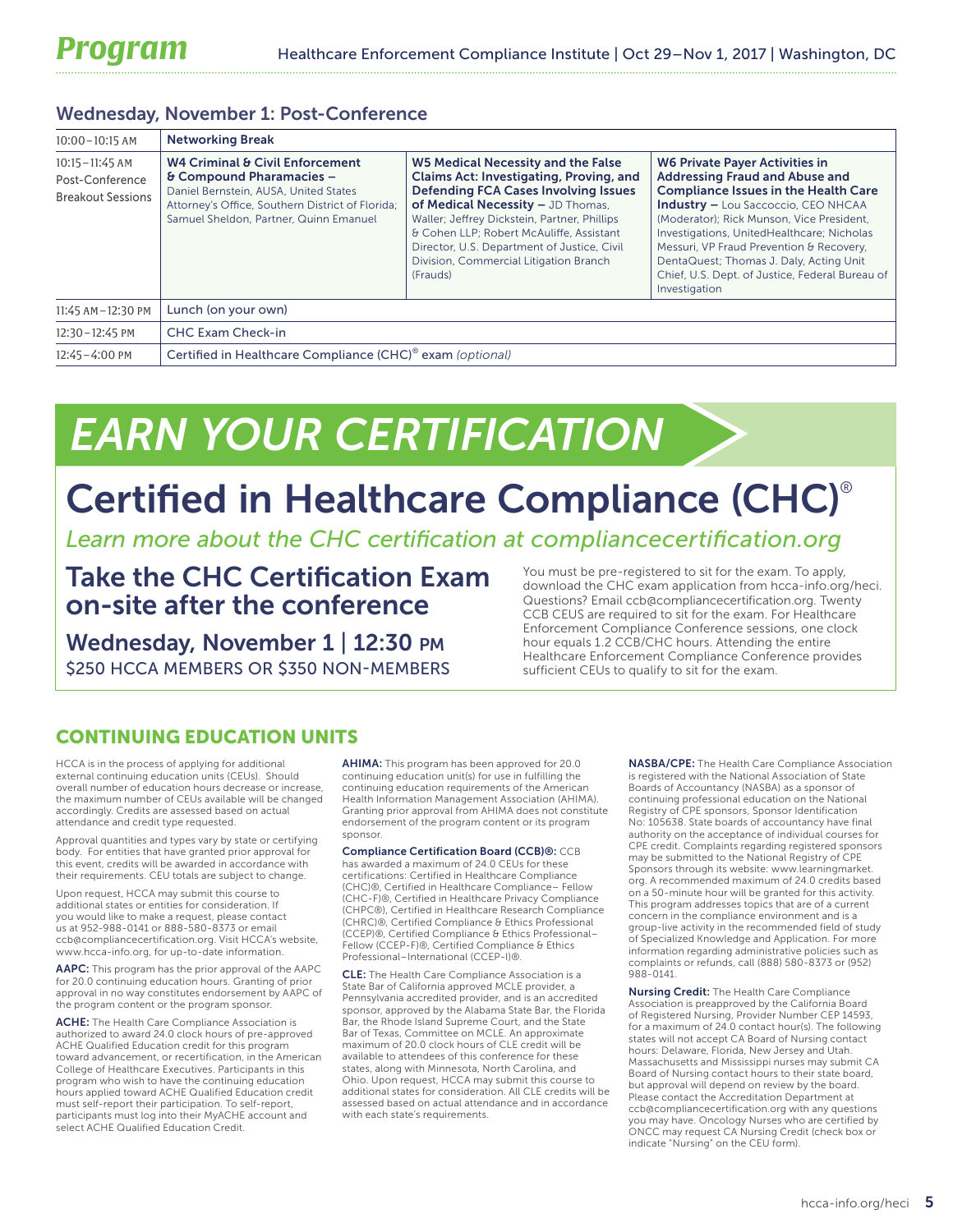### Sunday, October 29 PRE-CONFERENCE

9:00–10:30 am PRE-CONFERENCE BREAKOUTS

#### P1 Anatomy of False Claims Act Case

*Craig Holden, Shareholder, Baker Donelson (Moderator)*

*Amy Easton, Phillips and Cohen LLP*

*Tamara Forys, Senior Counsel, OIG-U.S. Department of HHS*

*Natalie Waites Priddy, Civil Fraud Branch, U.S. Department of Justice*

- The Investigation Phase: subpoenas/ CIDs, data analysis, witness interviews and more
- The Negotiation Phase: initiation, ADR, scope of release, monetary and other issues
- The Resolution Phase: settlement agreements, individual liability, CIAs/ OIG and relator issues

#### P2 Health Information Privacy & Security: Recent Developments & Enforcement Actions



*Joan Podleski, Chief Privacy Officer, Children's Health Dallas*

*R. Brett Short, Chief Compliance Officer, UK Healthcare, University of Kentucky*

- Review of 2016 and 2017 OCR enforcement actions
- Trends to watch: what are the common themes in recent actions
- Breaking news: what are the new issues that have been cited recently

#### P3 Are We Ineffective at Assessing Compliance Program Effectiveness or Are Industry and Government Using Different Standards?

*Thomas Beimers, Partner, Hogan Lovells*

*Judy A. Ringholz, VP of Compliance & Ethics and Chief Compliance Officer, Jackson Health System*

*Sara Kay Wheeler, Partner, King & Spalding*

*Laura Ellis, Senior Counsel, HHS Office of Inspector General*

- The essential elements of an effective compliance program including the more recent focus on Individual accountability and its impact on compliance programs
- Potential consequences for failing to have an effective compliance program
- Strategic considerations to help attendees better understand if their program would satisfy these new industry expectations and ideas for enhancement, if warranted

10:30–10:45 am Networking Break

10:45–12:15 pm PRE-CONFERENCE BREAKOUTS

#### P4 Litigating a False Claims Act Case



*John T. Boese, Of Counsel, Fried, Frank, Harris, Shriver & Jacobson LLP*

*Robert Vogel, Partner, Vogel, Slade & Goldstein, LLP*

*Latour Lafferty, Partner, Holland & Knight LLP*

*David Wiseman, Civil Fraud Branch, U.S. Department of Justice*

- Common motions in FCA litigation
- Proving/disproving falsity, knowledge and damages after Escobar
- Discovery and trial issues in intervened vs. non-intervened cases
- Role of individual defendants in FCA litigation

#### P5 Kickback and Stark Law Developments

*Daniel Melvin, Partner, McDermott Will & Emery, LLP*

*Charles Oppenheim, Partner, Hooper Lundy Bookman, PC*

*Kevin McAnaney, Law Office of Kevin G. McAnaney*

- Overview of key statutory terms and exceptions for anti-kickback statute
- Overview of key statutory terms and exceptions for Stark law
- Overview of enforcement trends and recent noteworthy decisions

#### P6 Enforcement, Compliance and Long Term Care: Home Health, Hospice and Nursing Homes



*Nicole Martin, Director of Quality & Compliance, Samaritan Healthcare & Hospice*

*Adam Schwartz, Shareholder, Carlton Fields*

*Eva Gunasekera, Of Counsel, Finch McCranie LLP*

- OIG Workplan for 2017
- identified vulnerabilities for hospice providers
- quality of care issues

#### 12:15–1:30 pm Lunch on Own

#### 12:30–1:15 pm

#### SpeedNetworking

*Pre-registration is required. Space is limited. A boxed lunch will be provided to session participants.*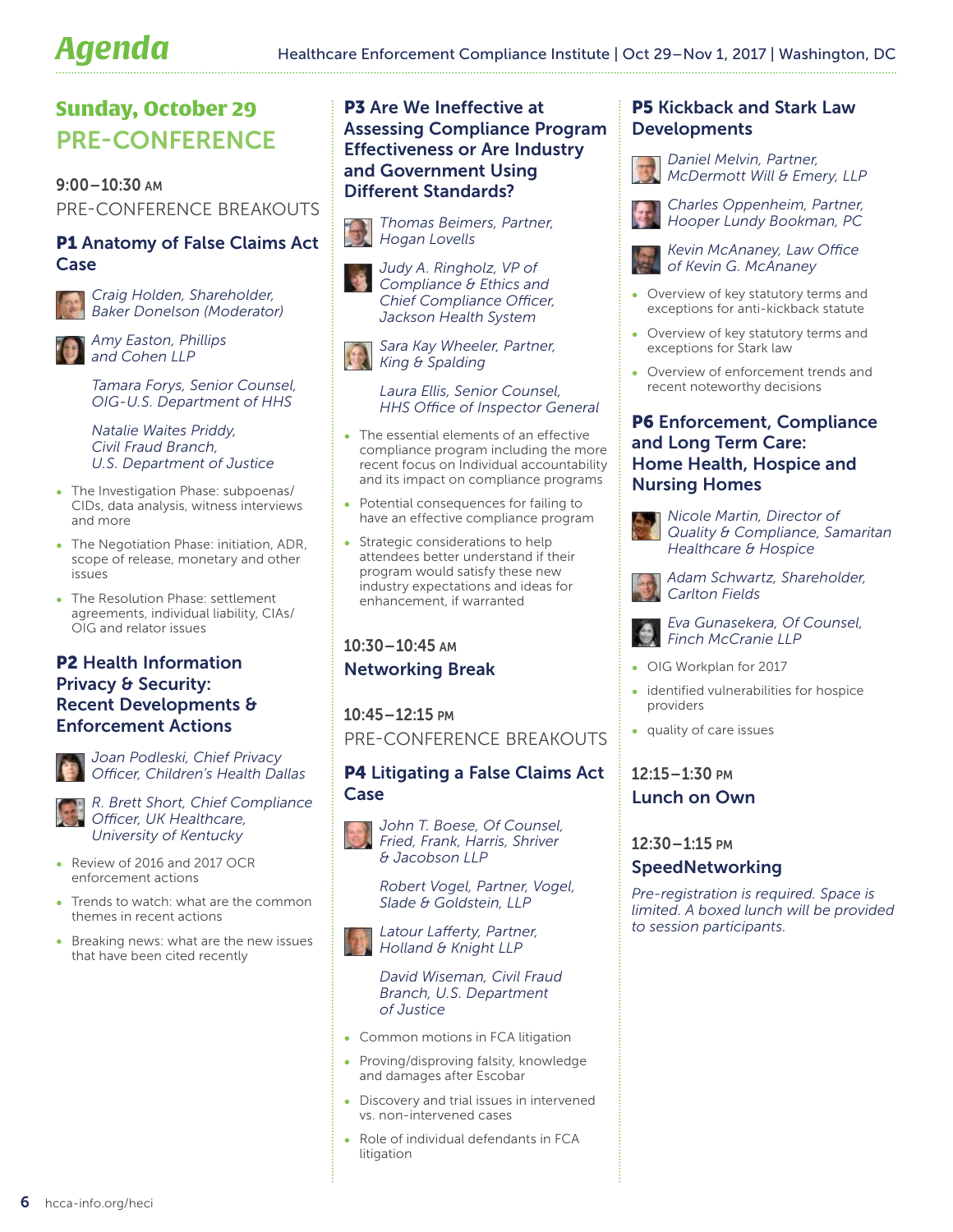#### 1:30–3:00 pm

#### PRE-CONFERENCE BREAKOUTS

#### P7 Negotiating False Claims Act Settlements

*Charles Graybow, Assistant U.S. Attorney, U.S. Attorney's Office-District of NJ*

*Jack Wenik, Partner, Epstein Becker & Green PC*

*Andrea Treese Berlin, Senior Counsel, OIG-U.S. Department of HHS*

- Current trends in False Claims Act settlements, including the effect of Universal Health Services v. United States ex rel. Escobar
- Negotiating False Claims Act settlements including special situations such as reverse false claims
- Drafting False Claims Act settlement agreements from the defense and government perspectives

#### P8 Handling a Criminal Healthcare Fraud Case



*Michael E. Clark, Special Counsel, Duane Morris LLP*

*Ralph Caccia, Partner, Wiley Rein LLP*

*Sally B. Molloy, Trial Attorney, Fraud Section, U.S. Department of Justice, Criminal Division*

- Investigative interviewing techniques
- The use of Big Data
- Emerging trends in criminal healthcare fraud

#### P9 Options and Strategies for Self-Disclosure: Why, When, Where and How?



*Gabriel Imperato, Managing Partner, Broad and Cassel*

*Tony Maida, Partner, McDermott Will & Emery*

*Tamar Terzian, Senior Counsel, Administrative and Civil Remedies Branch, Office of Counsel to the Inspector General, U.S. Department of Health and Human Services*

- Is it voluntary or obligated?
- Report and repayment rule
- Resolution and releases

3:00–3:15 pm Networking Break

3:15–4:45 pm PRE-CONFERENCE BREAKOUTS

#### P10 Avoiding Criminal and Civil Liabilities for Overpayments

*David Glaser, Shareholder, Fredrikson & Byron PA*

*Sanford Teplitzky, Shareholder, Baker Donelson*

- Analyze why insufficient documentation doesn't create a Medicare overpayment
- Discuss strategies for handling audits to private payors
- Examine common mistakes made when making a voluntary disclosure and suggest language for refund letters

#### **P11 Federal Administrative** Sanctions: Exclusion & Civil Money Penalities

*Edgar Bueno, Partner, Morris, Manning & Martin LLP*



*David Blank, Senior Counsel, OIG-U.S. Department of HHS*

- Affirmative Exclusions and CMPs - Enforcement Trends and Recent **Settlements**
- Intersection with DOJ Investigations, CMS Audits, and Other Parallel Proceedings
- Compliance Measures that Mitigate Against Liability

#### P12 Damages & Liability to Federal Health Programs

*Tim Renjilian, FTI Consulting*



*R. Joseph Burby IV, Partner, Bryan Cave*

- Discuss key concepts in the calculation of damages related to Federal health care programs
- Address ongoing issues and debates involving damage calculations
- Analyze newly emerging damage theories from recent settlements and what their implications are

#### 4:45–5:45 pm Networking Reception

Monday, October 30 **CONFERENCE** 

7:15–8:15 am Continental Breakfast

8:15–8:30 am Opening Remarks

8:30–9:00 am

#### Department of Justice Update on Criminal Health Care Fraud **Enforcement**

*Joseph Beemsterboer, Chief, Healthcare Fraud Unit, Fraud Section, Criminal Division, U.S. Department of Justice*

#### 9:00–9:30 am

#### Department of Justice Update on Civil False Claims Act **Enforcement**

*Michael Granston, Director, Commercial Litigation Branch, Fraud Section, Civil Division, U.S. Department of Justice*

#### 9:30–10:30 am

The Future of Enforcement: Ten Issues to Bring Home for Your 2018 Compliance Program



#### 10:30–11:00 am Networking Break

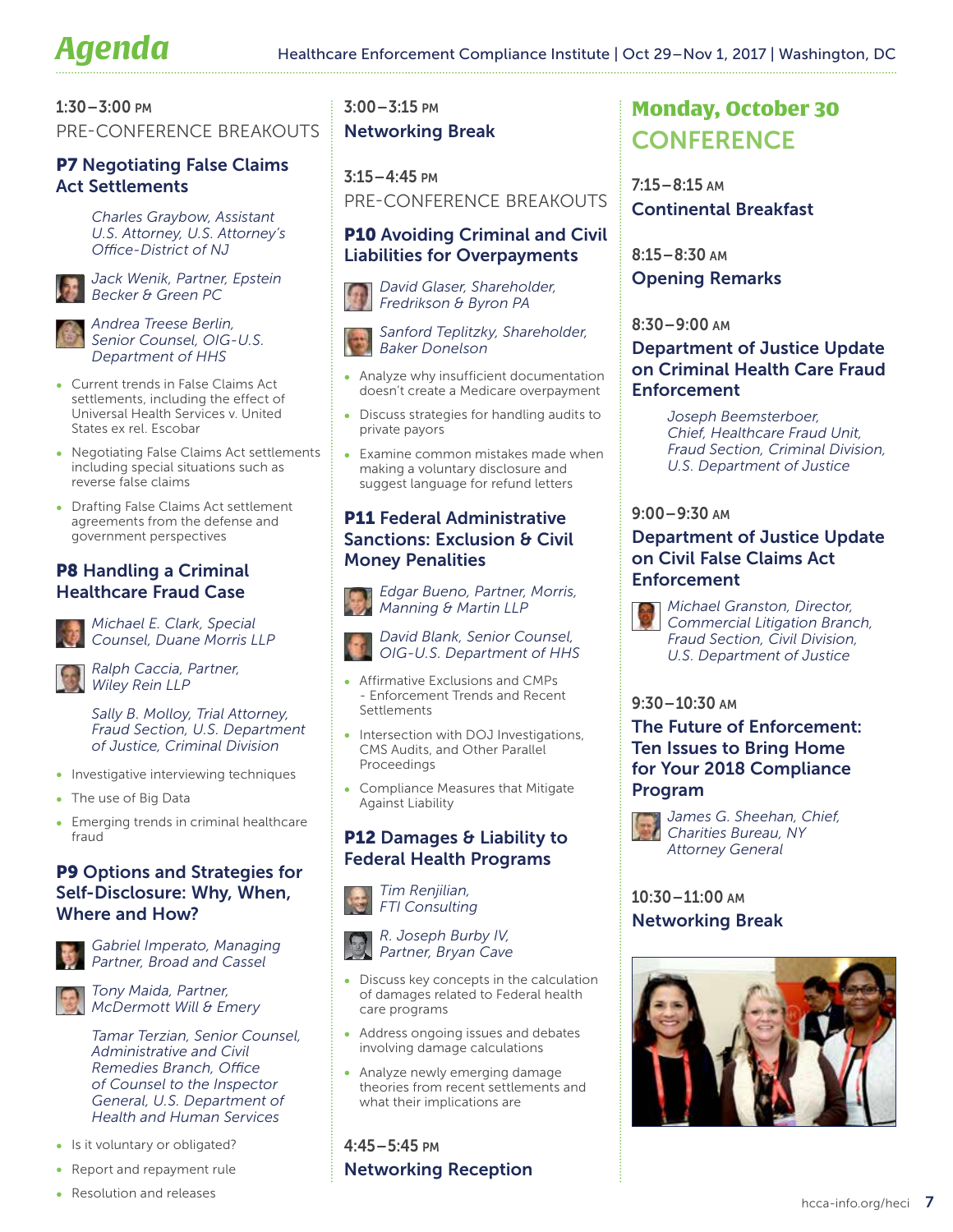11:00 am–Noon BREAKOUT SESSIONS

#### 101 Best Practices for Life Sciences Companies Repeatedly Targeted in Whistleblower Lawsuits



*Gejaa Gobena, Partner, Hogan Lovells LLP*



*David Schumacher, Partner, Hooper Lundy & Bookman, PC*



*Matthew L. Stennes, Senior Legal Director of Healthcare Law & Investigations, Medtronic, Inc.*

- The panel will explore the hows, whys, and consequences that large life sciences companies face as they are targeted by whistleblowers who see deep pockets
- We'll focus on each of those three areas, and how strong compliance programs and appropriate remediation can act as a shield against the normal consequences of being considered a repeat player or "recidivist" due to multiple investigations

#### 102 Tips and Tools for Mitigating CMS Enforcement Actions



*Sean McKenna, Shareholder, Greenberg Traurig, LLP*

*David Wright, Director, Survey and Certification Group, CMS*

- Recognizing red flags that lead to enforcement matters
- Using transparency and data to enhance the quality of Medicare providers
- Overview of best practices, tools, and resources to limit surveys and avoid enforcement actions

#### 103 Managing the Consultant Relationship in the Landscape of Self-Disclosure and FCA Investigations



*Jean Acevedo, Senior Consultant, Acevedo Consulting Inc* 

- Attendees will learn strategies for managing consultant relationships in the context of auditing for possible self-disclosure in order to attempt to preserve attorney client privilege
- Attendees will learn how to determine when to bring in a consultant in a government investigation and how to manage that relationship
- Attendees will learn how to utilize consultants in the context of a government investigation—dos and don'ts

#### 12:00–1:00 pm Networking Lunch (Provided)

1:00–2:00 pm BREAKOUT SESSIONS

#### 201 Using Data and Statistics to Defend Against Health Care Enforcement

*Christopher Haney, Managing* 



*Director, Forensus Group, LLC Daniel M. Tardiff, Chief Legal* 

- *Counsel & Corporate Secretary, AllianceRx Walgreens Prime*
- Trends in the government's use of data including statistical sampling and extrapolation
- Affirmatively using your own, routinely gathered data to reduce exposure
- Pairing data and statistical analyses with internal investigations

#### 202 Conducting Internal AKS and Stark Investigations and Managing Resolution Risks



*Joseph Hudzik, Counsel, Latham & Watkins, LLP*

*Alex Krouse, Attorney, Parkview Health*

*Steven W. Ortquist, Managing Director, Aegis Compliance & Ethics Center, LLP* 

- Conducting appropriate internal investigations of AKS and Stark Law violations in an era new regulatory obligations and heightened enforcement activity
- Managing disclosure and resolution challenges when disclosing noncompliance through the OIG and CMS protocols or directly to DOJ
- Assessing the individual enforcement risk associated with self-disclosure

#### 203 Best Practices for Internal Investigations



*Hannah Levinson, Associate, Nelson Mullins Riley & Scarborough*

*Shachi Mankodi, Assistant General Counsel (Regulatory), Davita Medical Group*

- Responding to reports of potential non-compliance and setting up an investigation
- Managing investigations internally and with outside counsel
- Decision-making factors regarding potential corrective action and disclosures

#### 2:00–2:30 pm Networking Break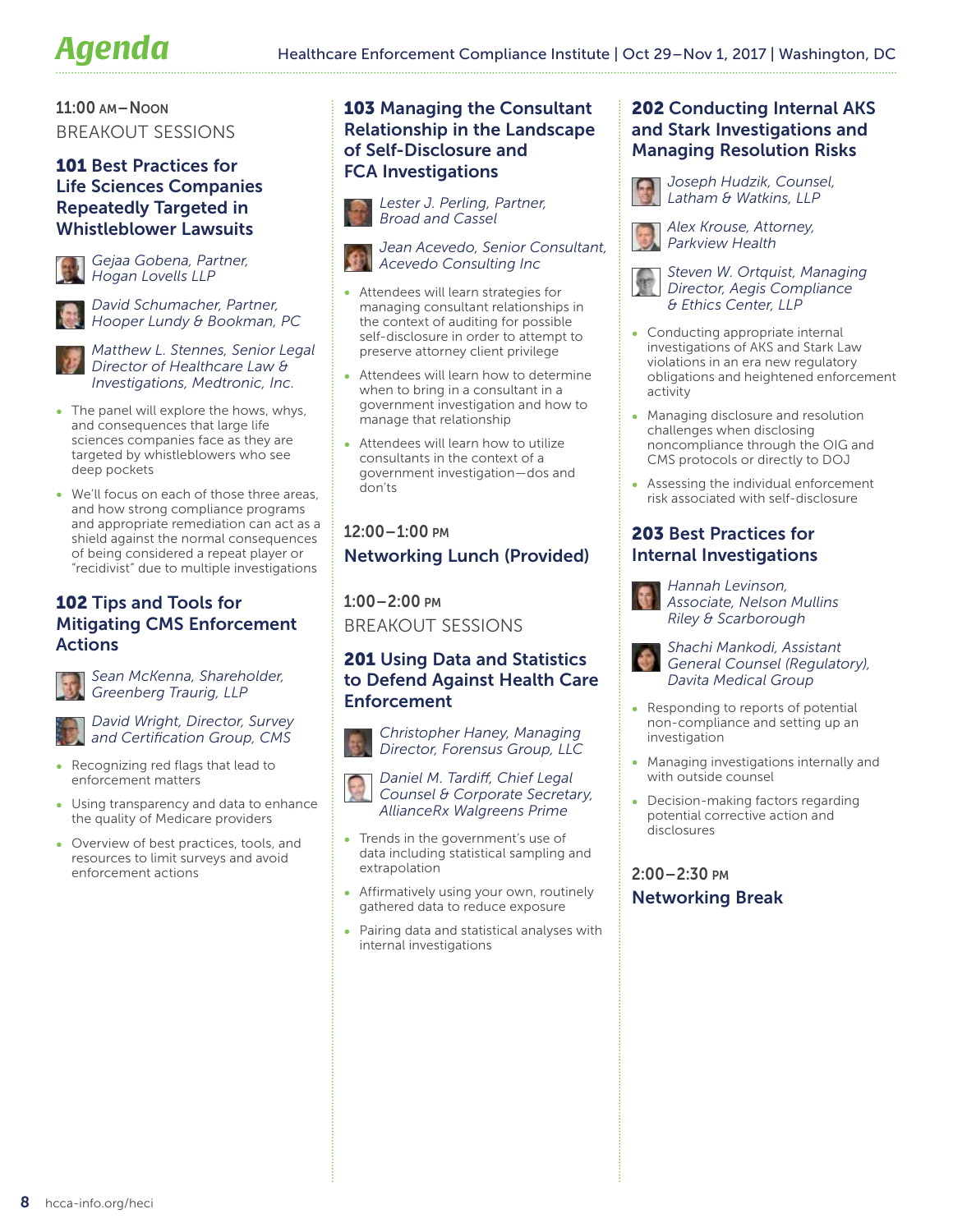#### 301 An Ounce of Prevention: The Role of Compliance Programs in False Claims Act Investigations and Litigation



*Scott Grubman, Partner, Chilivis, Cochran, Larkins & Bever*

*Lena Amanti, Assistant United States Attorney, U.S. Attorney's Office, Northern District of Georgia*



*Renee Brooker, Of Counsel, Finch McCranie LLP* 

#### *Lauren Marziani, Senior Counsel, OIG-U.S. Department of HHS*

- What the government looks for in a corporate compliance program, including guidance from the OIG regarding an effective compliance program
- Tips on how to build and implement an effective compliance program, as well as common pitfalls to avoid
- How corporate compliance programs play a role in government investigations and litigation, including how the government takes the existence and effectiveness of such a program into account in connection with such matters



#### 302 Program Integrity in the State Medicaid Program: Best Practices for Coordination between the Compliance Officer and the State Medicaid Inspector General

*Ryan T. Lipinski, CountyCare Compliance Officer, Cook County Health*

*Bradley Hart, Inspector General, State of Illinois Department of Healthcare and Family Services*

*Cathy Bodnar, Chief Compliance and Privacy Officer, Cook Cty Hlth and Hosp System* 

- Overview of a State Medicaid Program Integrity Official's Role in Preventing and Investigating Fraud, including coordination with State Medicaid Fraud Control Unit (MFCU). Presentation will highlighting priority areas for States in 2017
- Examples of collaboration and coordination among State agencies and private sector partners, to strengthen the State's efforts to address fraud, waste, and abuse in State-administered health care programs
- Focus on Managed Care: How a Health Plan's Special Investigation Unit can advance the State's efforts in detecting aberrant billing patterns, conduct medical record reviews to ensure proper reimbursement and perform Provider education

#### 303 Corporate Integrity Agreements: Living Under a CIA or using CIAs to Shape Legal/Compliance Programs

*Robert A. Wade, Partner, Barnes & Thornburg, LLP*

> *Laura Ellis, Senior Counsel, OIG-U.S. Department of HHS*

- Key elements of a CIA
- Potential negotiable terms for a CIA
- How to use recent CIAs to shape an organization's legal/compliance functions

#### 3:30–4:00 pm Networking Break

#### 4:00–5:00 pm BREAKOUT SESSIONS

401 Responding to Government Investigations and Enforcement: Managing the Crisis and Communicating with Key **Constituencies** 



*Richard Westling, Epstein Becker & Green, P.C.*

*Molly Cate Jarrard, Phillips, Cate & Hancock, Chicago, IL*

- Coordinating your compliance and legal response with your communications strategy
- What to tell the board, employees and medical providers
- How and what to communicate with patients and the community

#### 402 Three Competing Perspectives on Federal Health Care Enforcement Trends: Federal Prosecutor, In-House Counsel, Outside Counsel

*Scott McBride, Partner, Lowenstein Sandler, LLP*

*Joseph Mack, Senior Compliance Counsel, Bayer U.S.*



- Panel will discuss, from the competing perspectives of a federal prosecutor, in-house counsel, and outside counsel, current enforcement trends in the federal health care arena
- Subjects will include First Amendment law in the off-label marketing space, as well as anti-kickback and related safe harbor developments
- The panel will additionally explore other potential new hot enforcement areas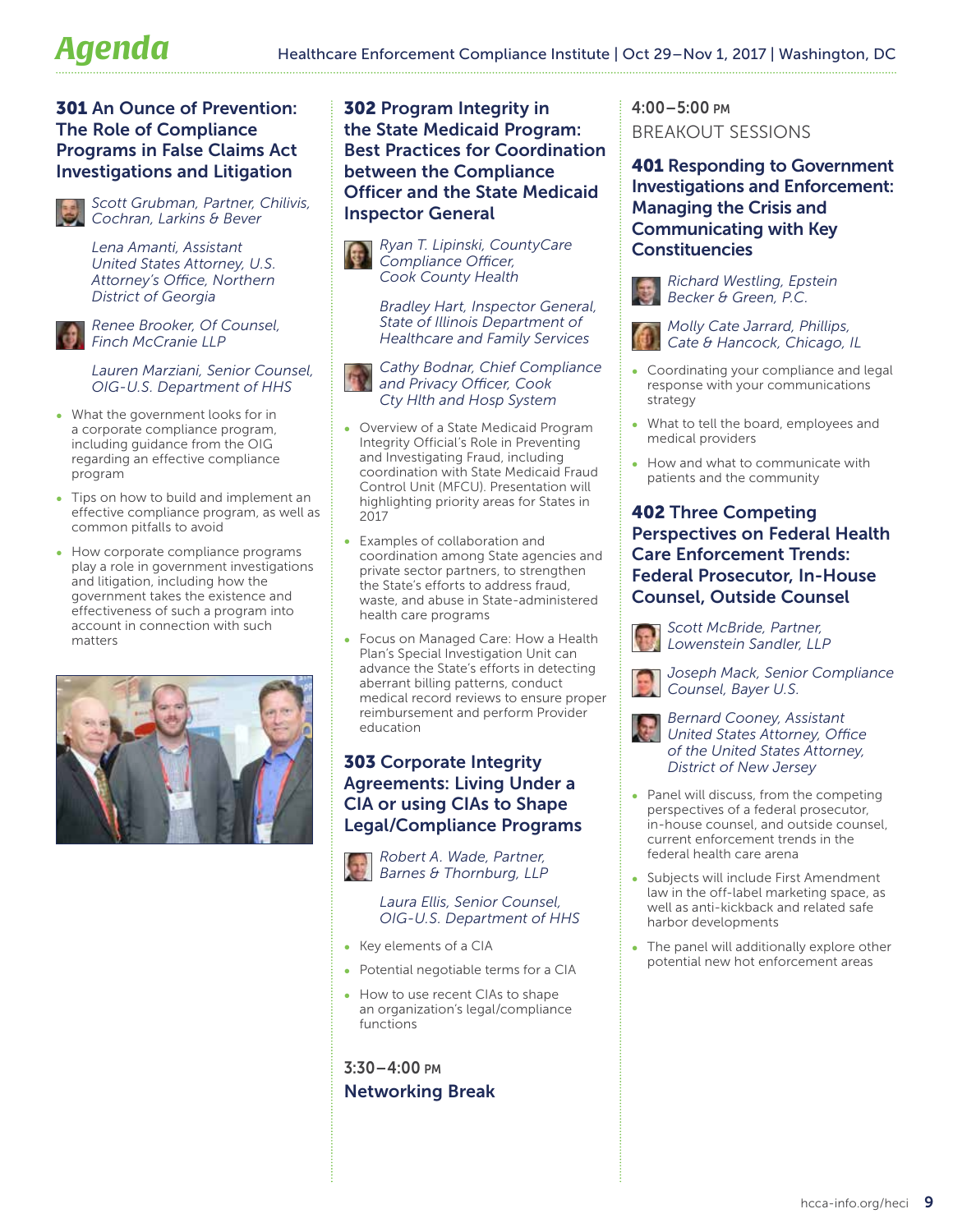#### 403 "Just Say No!" Avoiding Addiction Treatment Fraud and Abuse: What You Need to Know to Get and Stay in **Compliance**



*Benton Curtis, Senior Counsel, Broad and Cassel*

*Zachary Rothenberg, Partner, Nelson Hardiman LLP* 

- Current trends in Federal- and Statelevel fraud and abuse enforcement in the addiction treatment industry, and a realistic look at what those trends mean for compliance professionals in the industry.
- "Hot topics" in enforcement for addiction treatment, including: (1) drug treatment marketing, (2) urine drug testing, (3) problematic relationships between outpatient programs and sober living facilities; (4) "step-down" billing, and (5) co-pay waivers.
- Practical, "real world" strategies for getting (and staying!) in compliance.

#### 5:00–6:00 pm Networking Reception

### Tuesday, October 31 **CONFERENCE**

7:15–8:15 am Continental Breakfast

8:15–8:30 am Opening Remarks

#### 8:30–9:30 am

#### Handling an Investigation in the Spotlight



*Michael Horowitz, Inspector General, U.S. Department of Justice*

9:30–10:30 am

#### CMS Update



*Kimberly Brandt, Principal Deputy Administrator for Operations, CMS*

10:30–11:00 am Networking Break

11:00 am–12:00 pm BREAKOUT SESSIONS

#### 501 Medicare Enrollment: Appeals, Compliance, and Collateral Consequences Under CMS's Expanded Revocation Authority

*Andrew Wachler, Partner, Wachler & Associates, PC*



- Identify key enrollment risk areas that all current and prospective providers need to be aware of, including the heightened reporting requirements and CMS's expanded authority to deny or revoke provider enrollments under recent CMS rulemaking
- Practical compliance tips for avoiding adverse enrollment actions, and strategic approaches for navigating through the enrollment appeals process
- The interplay between provider enrollment, claims audits, and False Claims Act liability in today's Medicare landscape

#### 502 Complex Health Care Organization Relationships and the Impact of OCR HIPAA Enforcement Actions



*Officer, Jackson Health System*



*Ryan Meade, Partner, Meade, Roach*

#### *Gregory V. Kerr, Director, Aegis Compliance & Ethics Center LLP*

- A discussion of Organized Health Care Arrangements (OHCA's), Affiliated Covered Entities (ACE's) and Hybrid Entities
- How complex organizational changes may impact privacy investigations, breach liability responsibilities and the enforcement actions of the OCR
- Methods to review and revise HIPAA strategies to more effectively address the complexities encountered by many health care organizations

#### 503 Effective Compliance with I.M.P.A.C.T.™

*Gurujodha Khalsa, Chief Deputy County Counsel, Kern County*



*Kristen Lilly, Healthcare Consultant, PYA*

- I.M.P.A.C.T is an acronym that stands for: Intention, Meditation, Projection, Action, Commitment and Trust
- The communication and team building skills necessary to set Specific, Measurable, Achievable, Realistic, and Time-Bound Goals
- Using breath meditation and visualization as a means to get the compliance team on the same page and working with "directional harmony"; using Affirmation and Visual Reminders to reinforce goals
- Designing an action plan consistent with the Intention, Meditation, and Projection; nurturing consistency and commitment to achieve the stated goals of the team; refining communication and building rapport to enhance trust and build team efficacy

#### 12:00–1:00 pm Networking Lunch (Provided)

1:00–2:00 pm BREAKOUT SESSIONS

#### 601 Your Company Has Been Served with a Civil Investigative Demand: Now What?



*Candice M. Deisher, Assistant Attorney General, Virginia Attorney General's Office*



*Marc S. Raspanti, Partner, Pietragallo, Gordon, Alfano, Bosick & Raspanti, LLP*

- What is a civil investigative demand and who has the power to issue one?
- What does it mean if your company has received a civil investigative demand?
- What to expect after receipt of a civil investigative demand and some best practice considerations when responding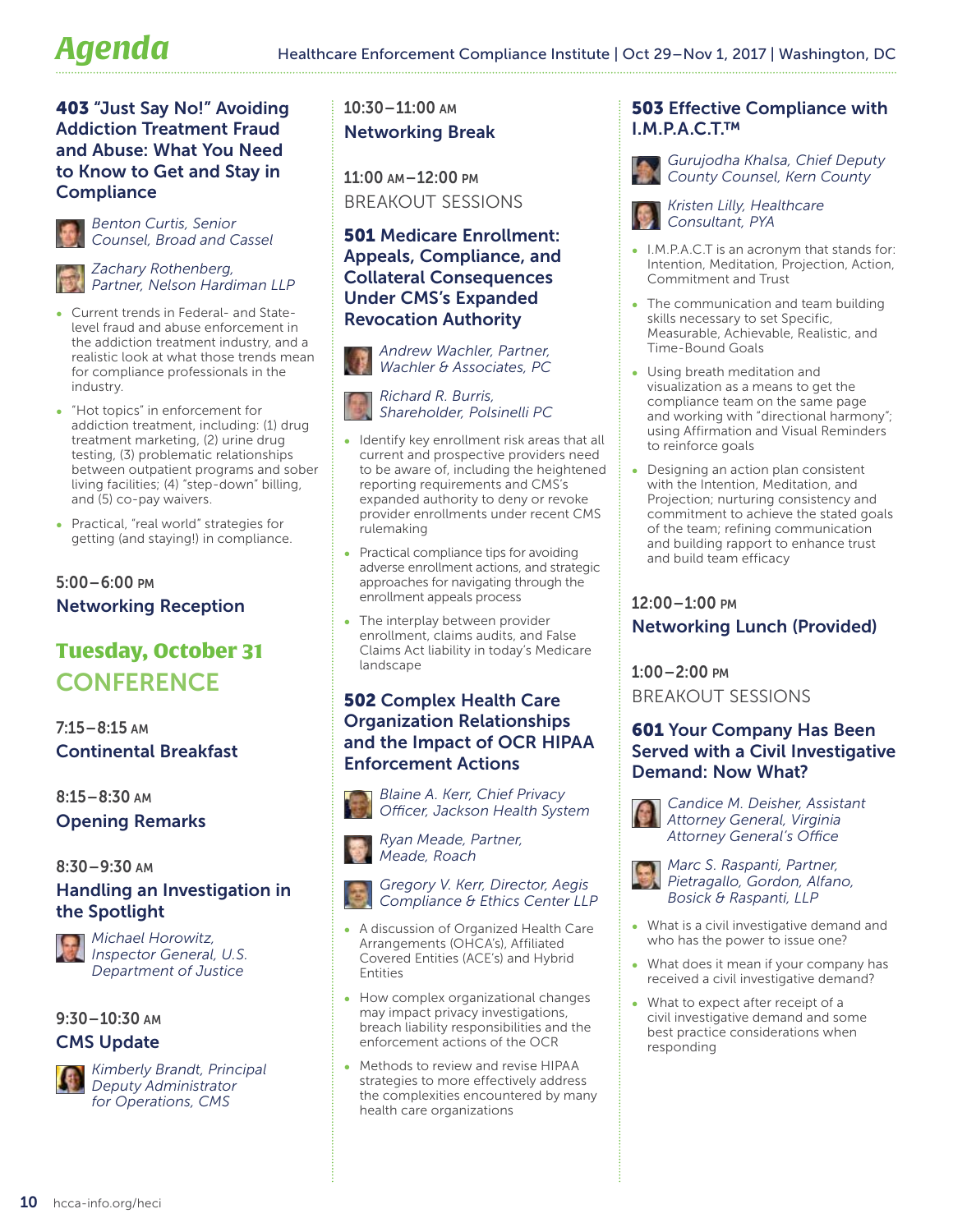#### 602 Security & Cyber Risk: Breach & Compliance



*Bob Chaput, CEO, Clearwater Compliance*



*Sheetal Sood, Senior Executive Corporate Compliance Officer, New York City Health + Hospitals*

- Clean the house: Cyber-hygiene to safeguard patient information and ensure patient safety
- Practical tips on how to practice effective and good cyber-hygiene. Learn about current cybersecurity landscape in healthcare, including recent and emerging trends, and their impact on compliance programs
- Learn how to conduct a comprehensive risk identification and assessment exercise that covers all connected devices
- Connecting the dots: Patient Information and Patient Safety—yes, they are connected

#### 603 Clinical Trial Fraud & Enforcement

*F. Lisa Murtha,Senior Managing Director, Ankura Consulting, Inc.*

*Kelly M. Willenberg, CEO, Kelly Willenberg & Associates*

- Preparation tools for an audit or investigation
- Analyzing your risks for non compliance
- Validating poor record keeping and lack of training

2:00–2:15 pm Networking Break

#### 2:15 – 3:15 pm BREAKOUT SESSIONS

#### 701 The Government Official & Chief Compliance Officer: Learned Experiences on Proactive Inititatives to Mitigate and Minimize Risk

*Bret S. Bissey, Healthcare Compliance Executive*



#### *Alec Alexander, Partner, Breazeale, Sachse & Wilson*

- The negotiation activities which surround a CIA or Settlement Agreement can be stressful and potentially result in an agreement which contains flaws or inaccuracies. What elements is the government looking for? Who is best to negotiate for providers?
- Every investigation/settlement has a history of something that could have been done differently or maybe in a more proactive manner. Hear from the speakers about applicable cases, settlements and investigations where proactive actions were missed
- Board Governance is a key element of a compliance program. Learn of proactive activities that can be taken to demonstrate that this is working as recommended by OIG-DHHS including making sure the Board is always involved and aware of their obligations

#### 702 State Civil Enforcement **Updates**



*George Codding Sr., Assistant Attorney General, State of Colorado*

*Kathleen Von Hoene, Bureau Chief, MFCU-Complex Civil Enforcement Bureau, Office of the Attorney General, State of FL*

- Understand what areas and entities are being investigated by the states
- Learn how the recent Escobar "materiality" decision is influencing state enforcement
- Discuss what you can do to avoid being the object of unwanted attention from state enforcement authorities

#### 703 Ask the Stark Law Professionals: Q & A Session

*Bob A. Wade, Partner, Barnes & Thornburg LLP*

*Lester J. Perling, Partner, Broad and Cassel*

*Kevin McAnaney, Law Office of Kevin McAnaney*

- *Very brief* overview of the Stark Law
- Respond to *pre-submitted & live questions* regarding case examples of the application of the Stark Law

### Wednesday, November 1 POST-CONFERENCE

#### 8:30–10:00 am

POST-CONFERENCE BREAKOUTS

#### W1 Whistleblower Case Study

*Gabriel Imperato, Managing Partner, Broad and Cassel*

*Lesley Ann Skillen, Attorney, Getnick & Getnick LLP*

- Whistleblowers; Who are they and why do they file Qui Tam cases?
- Are there strategies for health care organizations to manage the whistleblower risk and what are the key features?
- How important is an organizational anti-retaliation policy and what are important tips for compliance program effectiveness?

#### W2 Managed Care Fraud Enforcement & Compliance

*Christopher Horan, VP Compliance Investigations, Wellcare Health Plan, Inc.*



*David Leviss, Partner, O'Melveny & Meyers LLP*

- Recent False Claims Act enforcement trends affecting managed care organizations
- Navigating regulatory challenges in a managed care environment
- Role of an SIU (or Compliance Dept.) in managed care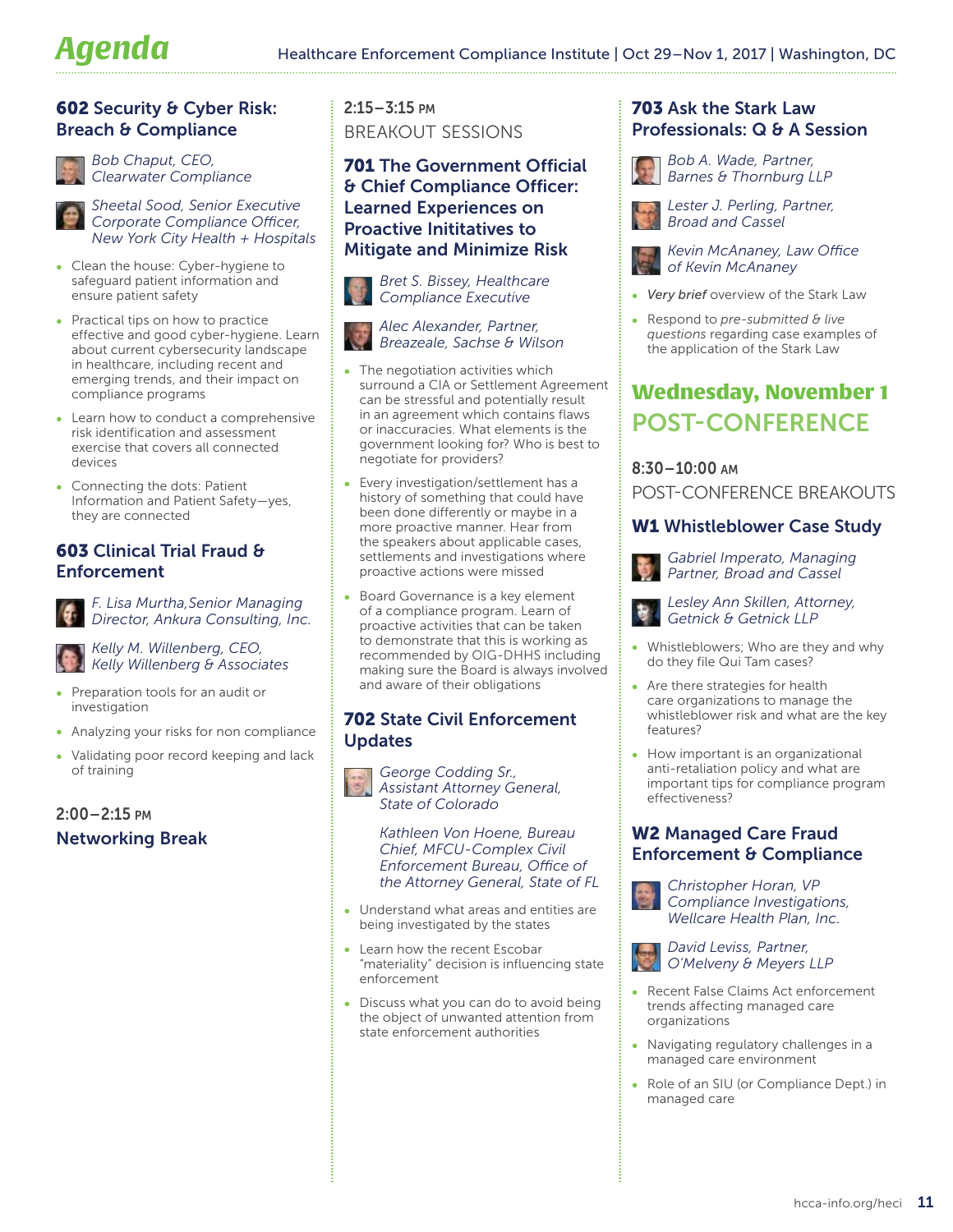#### W3 Opioid Crisis: Drug Diversion & Enforcement



*Gary Cantrell, Deputy Inspector General for Investigations, OIG HHS*

*Michael Cohen, DHSc, JD, PA-C, Operations Officer, HHS OIG Office of Investigations*

- Overview of the HHS's work to protect beneficiaries from opioid abuse and diversion
- Criminal enforcement case studies
- Highlights from OIG's analysis of Medicare spending on opioids

#### 10:00–10:15 am Networking Break

10:15–11:45 am POST-CONFERENCE BREAKOUTS

#### W4 Criminal & Civil Enforcement & Compound Pharamacies

*Daniel Bernstein, AUSA, United States Attorney's Office, Southern District of Florida*

*Samuel Sheldon, Partner, Quinn Emanuel*

- Government enforcement lawyers will describe the magnitude, scope and nature of the compounding pharmacy fraud scheme against the Tricare program from 2013–2015
- Prosecutors and defense lawyers will offer their perspective on several different schemes that have been aggressively investigated by the government including doctor kickbacks in the form of research fees and medical director fees, patient kickbacks in the form of clinical research participation fees, and various medical necessity issues
- Prosecutors and defense lawyers will discuss enforcement trends, defense theories, and recent cases

#### W5 Medical Necessity and the False Claims Act: Investigating, Proving, and Defending FCA Cases Involving Issues of Medical Necessity

*JD Thomas, Waller*

> *Jeffrey Dickstein, Partner, Phillips & Cohen LLP*



*Robert McAuliffe, Assistant Director, U.S. Department of Justice, Civil Division, Commercial Litigation Branch (Frauds)*

- Medical necessity, from the validity of inpatient admissions to the amount of rehab provided to patients, increasingly dominates FCA cases. This panel of experienced attorneys from the government, defense, and relator's bar will examine these issues
- We will consider legal issues around medical necessity cases, including post-Escobar questions of materiality, as well as regulations typically in play in common questions of medical necessity
- We will discuss factual issues that arise in medical necessity cases, including investigating, proving, and defending against allegations of the lack of medical necessity, as well as designing and implementing statistically valid medical reviews

#### W6 Private Payer Activities in Addressing Fraud and Abuse and Compliance Issues in the Health Care Industry



*Rick Munson, Vice President, Investigations, UnitedHealthcare*

*Nicholas Messuri, VP Fraud Prevention & Recovery, DentaQuest*

*Thomas J. Daly, Acting Unit Chief, U.S. Dept. of Justice, Federal Bureau of Investigation*

The panel will discuss:

- The analytical and other tools being used by private payers and government agencies to identify and prevent fraud, along with the importance of pre-pay review and the elimination of fraudsters from the system
- The critical role that private-public partnerships are playing to increase information sharing and collaboration between private payers and law enforcement in the fight against health care fraud
- The close alignment between private payer SIUs and Compliance to ensure there is oversight of FWA programs that meet the expectations of regulators

#### 12:30–12:45 pm CHC Exam Check-In

#### 12:45–4:00 pm Certified in Healthcare Compliance (CHC)® Exam *(optional)*

*The CHC exam is optional. You must register in advance to sit for the exam. The cost of the exam is not included in the conference registration fee. To register for the exam, complete the date-specific exam application and mail or fax as directed on the application. For a link to the exam application, visit [hcca-info.org/heci.](http://www.hcca-info.org/heci)*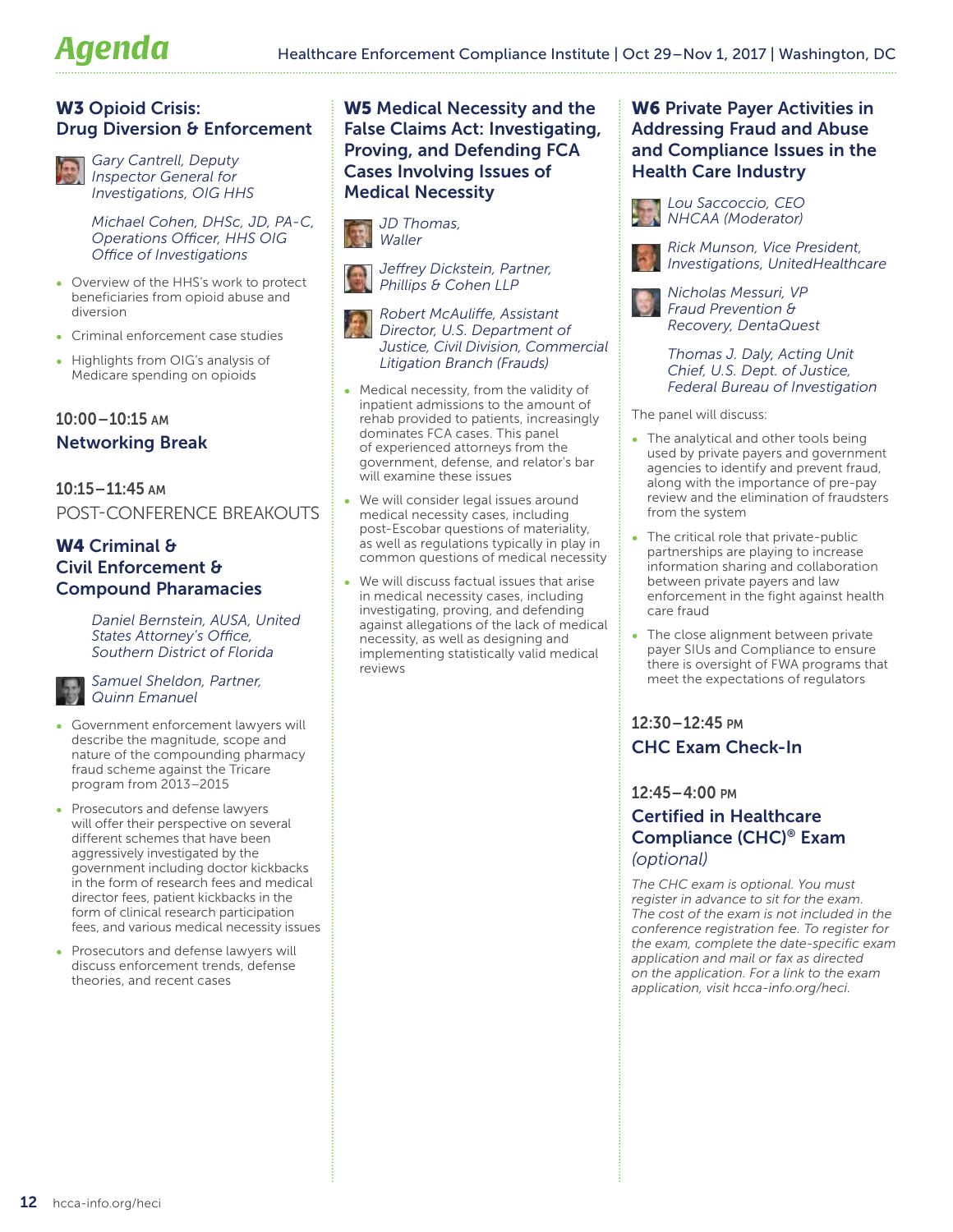Full name

please type or print

Sharing your demographic information with HCCA will help us create better networking opportunities for you. Thank you for taking a moment to fill out the following information.

#### Demographic Information

What is your functional job title? Please select one.

□ Consultant □ Controller  $\Box$  Ethics Officer  $\square$  Executive Director □ General Counsel  $\Box$  HIM Professional □ HIPAA/Privacy Officer □ Human Resources □ Medical Director

Nurse

 $\Box$  Physician

□ Nurse Manager □ Patient Safety Officer □ Pharmacy Director

 $\Box$  Quality Assurance/ Quality of Care  $\Box$  Regulatory Officer

 $\Box$  Research Analyst  $\Box$  Risk Manager  $\Box$  Trainer/Educator □ Vice President

□ Reimbursement Coordinator

 $\Box$  Other (please list below)

- □ Academic/Professor
- $\Box$  Administration
- □ Asst Compliance Officer
- □ Attorney (In-House Counsel)
- Attorney (Outside Counsel)
- □ Audit Analyst
- □ Audit Manager/Officer
- □ Billing Manager/Officer
- □ Charger Master
- □ Chief Compliance Officer
- □ CEO/President
- Chief Financial Officer
- $\Box$  Chief Information Officer
- □ Chief Medical Officer
- □ Chief Operating Officer
- $\Box$  Clinical
- $\Box$  Coder
- $\Box$  Compliance Analyst
- □ Compliance Coordinator
- □ Compliance Director
- □ Compliance Fraud Examiner
- $\Box$  Compliance Officer
- $\square$  Compliance Specialist

List others not listed here:

#### *Registration continues on next page (turn over)*

What is your primary health care entity?

- □ Academic
- □ Ambulance/Transportation
- $\Box$  Behavioral Health
- $\square$  Consulting Firm
- $\Box$  Durable Medical Equipment
- □ Government Provider
- 
- □ Health System/Teaching
- □ Home Care/Hospice
- $\Box$  Hospital
- $\Box$  Hospital/Teaching
- $\Box$  Integrated Delivery System
- $\Box$  Integrated Health System
- $\Box$  Laboratory
- $\Box$  Law Firm

List others not listed here:

- □ Long-Term Care
- □ Managed Care
- $\Box$  Medical Device Manufacturer
- □ Medical/Clinical Research
- $\Box$  Nursing
- □ Other Provider of Services/ Products to Health Care Entities
- $\Box$  Payor/Insurance
- □ Pharmaceutical Manufacturer
- $\Box$  Physician Practice
- $\Box$  Rehabilitation
- $\Box$  Retail Pharmacy
- $\Box$  Third-Party Billing
- $\Box$  Other (please list below)

What certifications do you hold? Select all that apply.

| $\Box$ BA     | $\square$ CHE | $\Box$ FHFMA | $\Box$ MSN    |
|---------------|---------------|--------------|---------------|
| $\Box$ BBA    | $\Box$ CHP    | $\Box$ JD    | $\Box$ MT     |
| $\square$ BS  | $\Box$ CHPC   | $\Box$ LLM   | $\Box$ NHA    |
| $\Box$ BSN    | $\Box$ CHRC   | $\Box$ MA    | $\square$ PhD |
| $\Box$ CCEP   | $\Box$ CIA    | $\Box$ MBA   | $\Box$ RHIA   |
| $\square$ CEM | $\Box$ CPA    | $\Box$ MHA   | $\Box$ RHIT   |
| $\Box$ CCS    | $\Box$ CPC    | $\Box$ MPA   | $\Box$ RN     |
| $\Box$ CCS-P  | $\Box$ CPHQ   | $\Box$ MPH   |               |
| $\square$ CFE | $\square$ DDS | $\Box$ MS    |               |
| $\Box$ CHC    | $\square$ ESQ | $\Box$ MSHA  |               |

List others not listed here:

- $\Box$  Health System
	-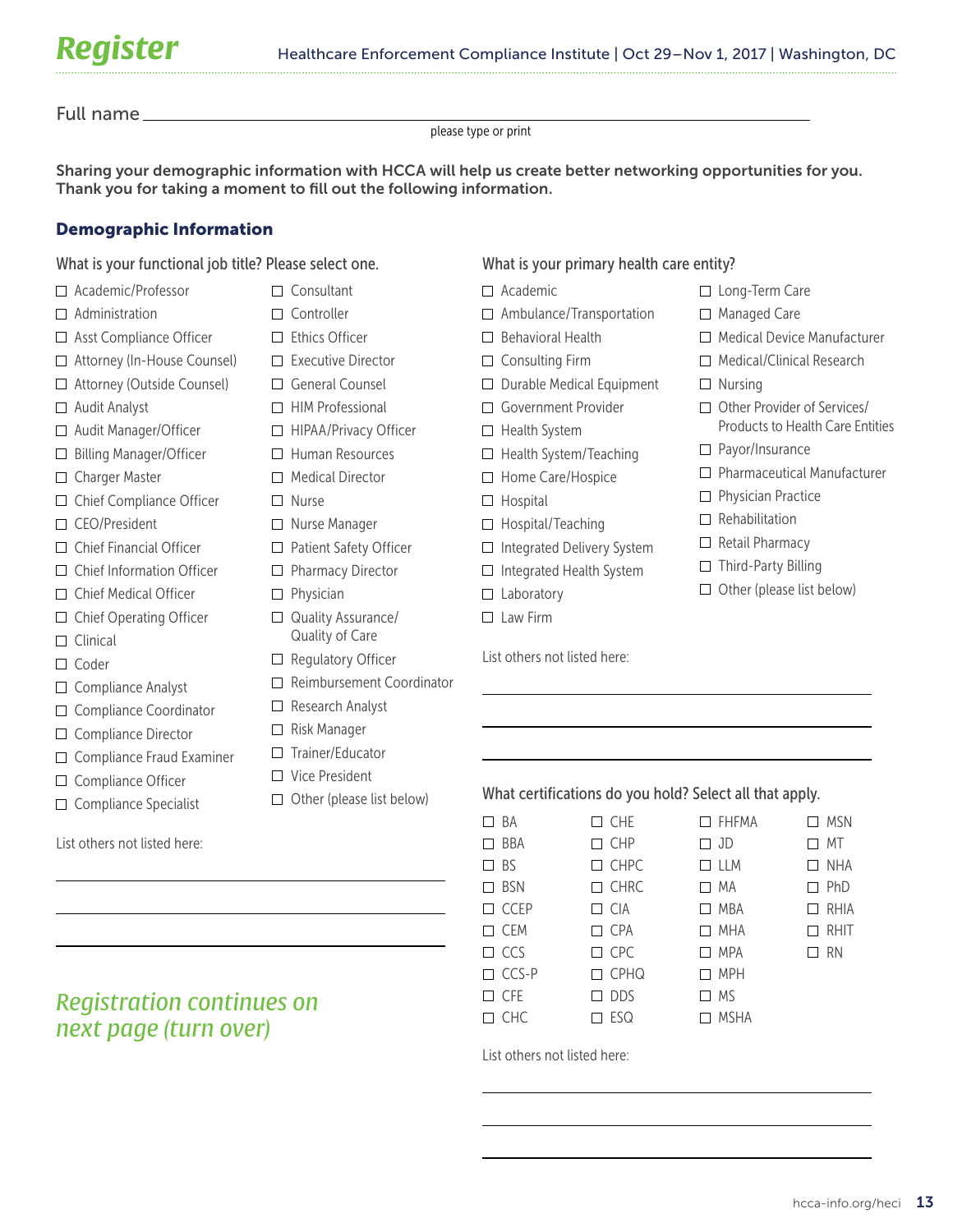| <b>CONTACT INFORMATION</b><br>$OMr$ $OMrs$ $OMs$ $ODr$ |                                                                         |                                                                                                                               |                 |
|--------------------------------------------------------|-------------------------------------------------------------------------|-------------------------------------------------------------------------------------------------------------------------------|-----------------|
| HCCA Member ID (if applicable)                         |                                                                         |                                                                                                                               |                 |
| First Name                                             | M <sub>l</sub>                                                          |                                                                                                                               |                 |
| Last Name                                              |                                                                         |                                                                                                                               |                 |
| Credentials (CHC, CCEP, etc.)                          |                                                                         |                                                                                                                               |                 |
| Job Title                                              |                                                                         |                                                                                                                               |                 |
| Name of Employer                                       |                                                                         |                                                                                                                               |                 |
| <b>Street Address</b>                                  |                                                                         | <b>REGISTRATION OPTIONS</b>                                                                                                   |                 |
|                                                        |                                                                         |                                                                                                                               |                 |
| City/Town                                              | State/Province                                                          | HCCA Membership & Registration: MONDAY/TUESDAY\$999<br>NEW MEMBERS ONLY / DUES REGULARLY \$295 ANNUALLY                       |                 |
|                                                        |                                                                         |                                                                                                                               |                 |
| Country                                                | Zip/Postal Code                                                         | □ Pre-Conference Registration: SUNDAY AFTERNOON \$125                                                                         |                 |
|                                                        |                                                                         | □ Post-Conference Registration: WEDNESDAY MORNING\$125                                                                        |                 |
| Phone                                                  |                                                                         |                                                                                                                               |                 |
|                                                        |                                                                         |                                                                                                                               |                 |
|                                                        | Email (required for registration confirmation & conference information) | Registration fees are as listed and considered net of any local<br>withholding taxes applicable in your country of residence. | <b>TOTAL \$</b> |
| CECCIAN CELECTIAN                                      |                                                                         | <b>Special Request for Dietary Accommodation</b>                                                                              |                 |

#### SESSION SELECTION

Please select your sessions to assist us in room planning. Select only ONE session per time slot.

| <b>SUN, OCT 29</b><br><b>BREAKOUTS</b>                                                                                                                                    | <b>MON, OCT 30</b><br><b>BREAKOUTS</b>                                                                                                                                            | <b>TUE, OCT 31</b><br><b>BREAKOUTS</b>                                                                                                                                                | <b>WED, NOV 1</b><br><b>BREAKOUTS</b>                                                                                      |
|---------------------------------------------------------------------------------------------------------------------------------------------------------------------------|-----------------------------------------------------------------------------------------------------------------------------------------------------------------------------------|---------------------------------------------------------------------------------------------------------------------------------------------------------------------------------------|----------------------------------------------------------------------------------------------------------------------------|
| <b>PRE-CONFERENCE</b><br>(MORNING)<br>5125<br>$9:00 - 10:30$ AM<br>) P1<br>P <sub>2</sub><br>) P3<br>10:45-12:15 PM<br>( ) p4<br>.) <sub>P5</sub><br>. ) P6               | 11:00 AM-12:00 PM<br>$\bigcirc$ 101<br>$\bigcirc$ 102<br>$\bigcirc$ 103<br>$1:00-2:00$ PM<br>$\bigcirc$ 201<br>202<br>◯ 203<br>$2:30 - 3:30$ PM<br>$\bigcirc$ 301<br>302<br>◯ 303 | 11:00 AM-12:00 PM<br>$\bigcirc$ 501<br>$\bigcirc$ 502<br>$\bigcirc$ 503<br>$1:00-2:00$ PM<br>○ 601<br>$\bigcup$ 602<br>○ 603<br>$2:15 - 3:15$ PM<br>$\bigcirc$ 701<br>.) 702<br>◯ 703 | \$125<br><b>POST-CONFERENCE</b><br>$8:30-10:00$ AM<br>( ) w1<br>○ w2<br>( ) w 3<br>10:15-11:45 AM<br>() w4<br>∪ w5<br>O w6 |
| <b>PRE-CONFERENCE</b><br>(AFTERNOON)<br>\$125<br>$1:30 - 3:00$ PM<br>() p7<br>. ) P8<br>P <sub>9</sub><br>$3:15 - 4:45$ PM<br>$\bigcirc$ P10<br>.) P11<br>P <sub>12</sub> | 4:00-5:00 PM<br>$\bigcirc$ 401<br>402<br>403                                                                                                                                      |                                                                                                                                                                                       |                                                                                                                            |

| O Gluten Free O Kosher-Style (no shellfish, pork or meat/dairy mixed) |  |
|-----------------------------------------------------------------------|--|
| O Kosher (Hechsher certified) O Vegetarian O Vegan                    |  |
| O Other                                                               |  |

#### PAYMENT OPTIONS

Invoice me

 $O$  Check enclosed (payable to HCCA)

 $\bigcirc$  I authorize HCCA to charge my credit card (choose below)

Credit Card: O American Express O Discover O MasterCard O Visa

Due to PCI Compliance, please do not provide any credit card information via email. You may email this form to [helpteam@hcca-info.org](mailto:helpteam%40hcca-info.org?subject=) (without credit card information) and call HCCA at 888-580-8373 or 952-988-0141 with your credit card.

Credit Card Account Number

Credit Card Expiration Date

Cardholder's Name

Cardholder's Signature

*HRI1017*

#### WAYS TO REGISTER

MAIL: HCCA, 6500 Barrie Road, Suite 250, Minneapolis, MN 55435 ONLINE: [hcca-info.org/heci](http://www.hcca-info.org/heci)

FAX: 952-988-0146 (include completed form with payment)

EMAIL: [helpteam@hcca-info.org](mailto:helpteam%40hcca-info.org?subject=) (without credit card information)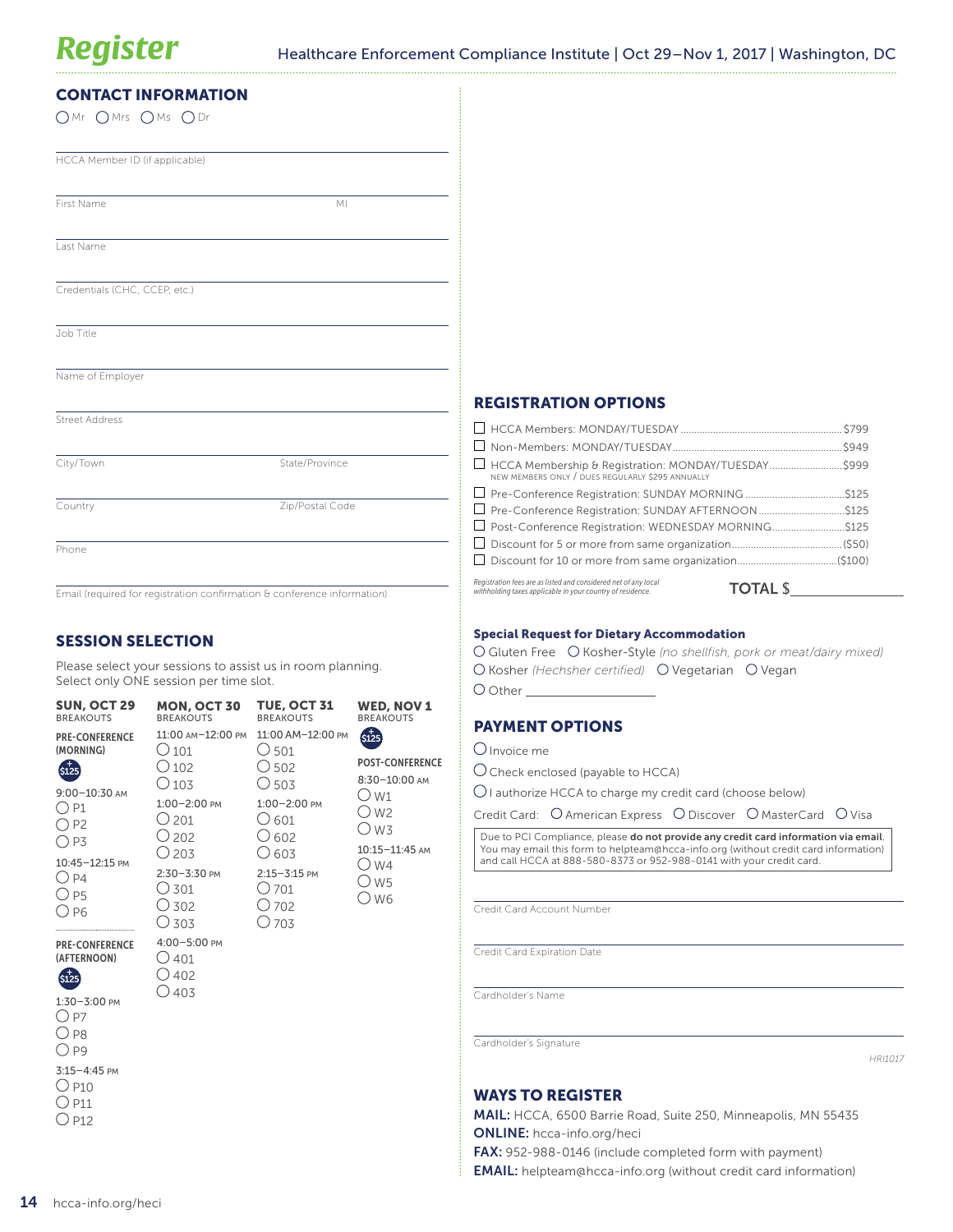#### Hotel & Conference Location

Capital Hilton 1001 16th Street, NW Washington, DC 20036

Phone reservations: 1-800-HILTONS (use the group code "HCCA" to book at the group rate)

#### Online reservations:

[https://aws.passkey.com/go/](https://aws.passkey.com/go/HCCAHealthcareEnforcement2017) [HCCAHealthcareEnforcement2017](https://aws.passkey.com/go/HCCAHealthcareEnforcement2017)

A reduced rate of \$293 per night for single/ double occupancy plus applicable taxes has been arranged for this program. This group rate is good through Friday, October 6, 2017, or until the group room block is full, whichever comes first. The group rate includes complimentary Internet in guestrooms.

Hotel accommodations are not included in your conference registration fee. Reservation requests received after the listed cut-off date or after the group block is filled (whichever comes first) will be accepted on a space and rate availability basis only.

PLEASE NOTE: Neither HCCA nor any hotel it is affiliated with will ever contact you to make a hotel reservation. If you receive a call soliciting reservations on behalf of HCCA or the event, it is likely from a room poacher and may be fraudulent. We recommend you make reservations directly with the hotel using the phone number or web link provided by HCCA. If you have concerns or questions, please contact 888-580-8373.

#### Terms and Conditions

**Registration Payment Term: Checks are** payable to HCCA. Credit cards accepted: American Express, MasterCard, Visa, or Discover. HCCA will charge your credit card the correct amount should your total be miscalculated. If you wish to pay using wire transfer funds, please email [helpteam@hcca-info.org](mailto:helpteam%40hcca-info.org?subject=) for instructions.

Cancellations/Substitutions: You may send a substitute in your place or request a conference credit. Refunds will not be issued. Conference credits are issued in the full amount of the registration fees paid, and will expire 12 months from the date of the original, cancelled event. Conference credits may be used toward any HCCA service or product, except The Health Care Compliance Professional's Manual. If a credit is applied toward an event, the event must take place prior to the credit's expiration date. If you need to cancel your participation, notification is required by email, sent to [helpteam@hcca-info.org](mailto:helpteam%40hcca-info.org?subject=), prior to the start date of the event. Please note that if you are sending a substitute, an additional fee may apply.

**Group discounts: Discounts take effect the** day a group reaches the discount number of registrants. Please send registration forms together to ensure that the discount is applied. A separate registration form is required for each registrant. The group discount is NOT available through online registration. Note that discounts will NOT be applied retroactively if more registrants are added at a later date, but new registrants will receive the group discount.

**5 or more:** \$100 discount for each registrant 10 or more: \$150 discount for each registrant

Use of Information: By submitting this registration form, you agree to the use of your information and the terms and conditions stated on this form. To view our Privacy Statement visit hcca-info.org/privacy.aspx.

Special Needs/Concerns: Prior to your arrival, please call HCCA at 888-580-8373 if you have a special need and require accommodation to participate.

#### Agreements & Acknowledgements:

I agree and acknowledge that I am undertaking participation in HCCA events and activities as my own free and intentional act, and I am fully aware that possible physical injury might occur to me as a result of my participation in these events. I give this acknowledgement freely and knowingly and assert that I am, as a result, able to participate in HCCA events, and I do hereby assume responsibility for my own well-being. I agree and acknowledge that HCCA plans to take photographs and/or video at the Healthcare Enforcement Compliance Institute and reproduce them in HCCA educational, news, or promotional material, whether in print, electronic, or other media, including the HCCA website. By participating in the Healthcare Enforcement Compliance Institute, I grant HCCA the right to use my name, photograph, video, and biography for such purposes. As a participant of this event, your name, job title, organization, city, state, and country will be listed on the attendee list that will be distributed to attendees, speakers, and exhibitors of this event.

**Dress Code:** Business casual dress is appropriate.

#### HEALTH CARE COMPLIANCE ASSOCIATION

6500 Barrie Road, Suite 250, Minneapolis, MN 55435 p 888-580-8373 or 952-988-0141 | f 952-988-0146 hcca-info.org | helpteam@hcca-info.org